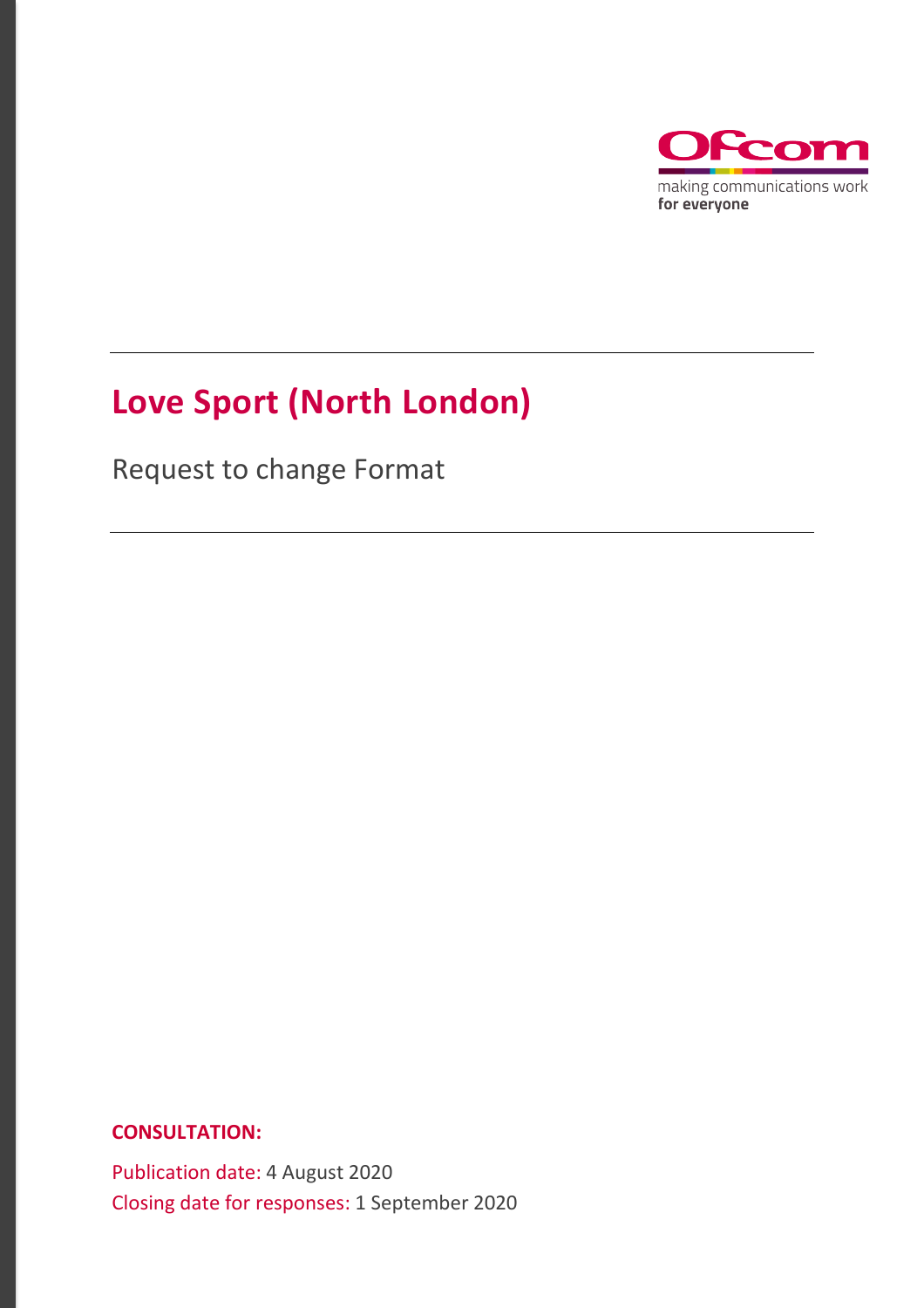## **Contents**

| <b>Section</b>                                                                     |    |
|------------------------------------------------------------------------------------|----|
| 1. Overview                                                                        | 3  |
| 2. Details and background information                                              | 4  |
| 3. Consideration of the request and Ofcom's preliminary view                       | 6  |
| <b>Annex</b>                                                                       |    |
| A1. Responding to this consultation                                                | 10 |
| A2. Of com's consultation principles                                               | 12 |
| A3. Consultation coversheet                                                        | 13 |
| A4. Consultation question                                                          | 14 |
| A5. Format change request from ASSL                                                | 15 |
| A6. Other commercial and community radio stations in the North London licence area | 22 |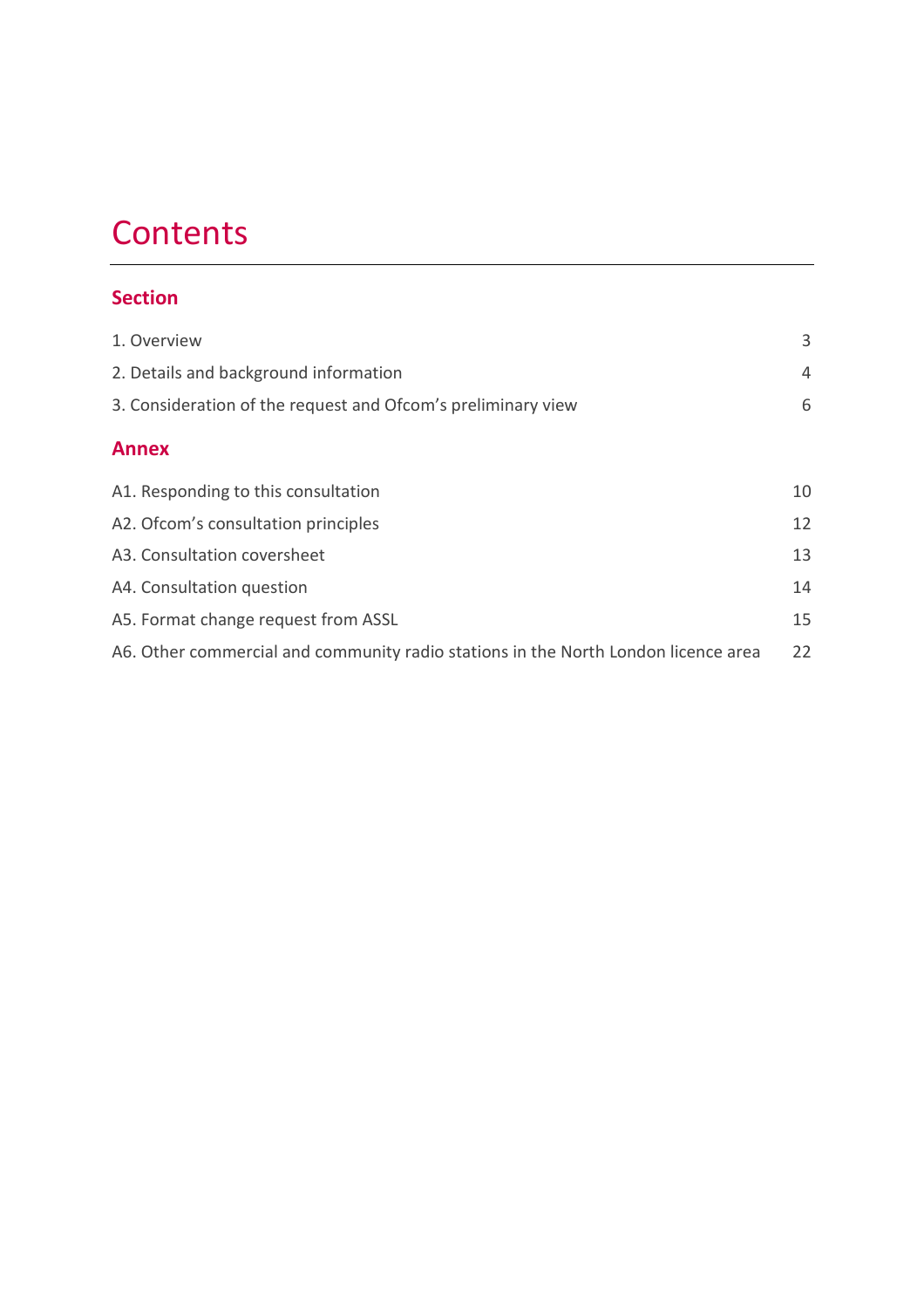## <span id="page-2-0"></span>1. Overview

A commercial radio station's Format sets out the type of broadcast output it is required to deliver, and forms a part of its licence. Formats may include requirements relating to a station's music output, news provision, other types of speech content, its target audience, the volume and origin of locally-made programmes, and any programme sharing arrangements. Taken together, these elements encapsulate the nature and overall character of a licensed service.

When a request to change a Format constitutes a significant departure from the character of service, the request is subject to consultation. This document outlines the request received from A Spokesman Said Limited with regard to its local radio broadcasting licence for the North London area, which broadcasts as 'Love Sport,' and Ofcom's preliminary view on the request to change the character of service.

#### **What we are consulting on – in brief**

A Spokesman Said Limited wishes to change the 'Character of Service' of its North London licence, which broadcasts as 'Love Sport', from:

*"A 24-hour speech service for Londoners focussing on sports plus some topical content and local information."* 

to:

*"A contemporary Asian/urban music-led station for young British Asians aged 15-44 featuring the music of British Asian artists and the latest/classic Bollywood tracks and world music."*

We understand the station would, if the request is granted, be rebranded as 'Asian FX'.

We have taken a preliminary view on the request and are minded to grant it. However, we are seeking views on the request before we make a decision. The consultation closes at **5pm** on **1 September 2020.**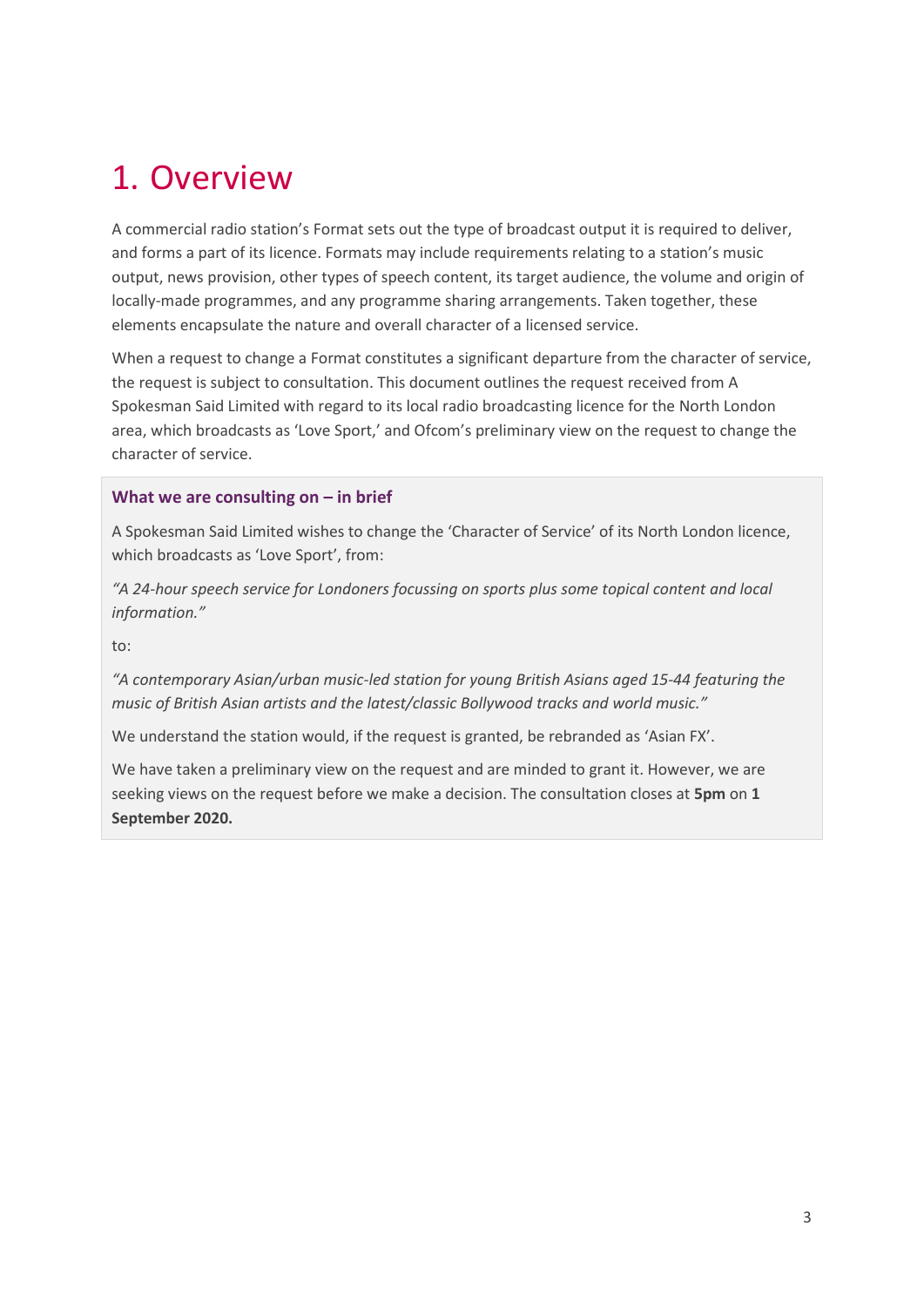## <span id="page-3-0"></span>2. Details and background information

- 2.1 The licence for each local analogue commercial radio service contains a 'Format' which describes the type of programme service the licensee is required to provide. Part of that Format is a description of the 'Character of Service' of the station.
- 2.2 Licensees can make requests to Ofcom to change their Character of Service ('Format change requests') in accordance with their licence conditions and relevant statutory provisions. These are described below.
- 2.3 A Spokesman Said Limited ('ASSL') has submitted the following Format change request to Ofcom to change the 'Character of Service' of the North London AM licence, which broadcasts as 'Love Sport', from:

*"A 24-hour speech service for Londoners focussing on sports plus some topical content and local information"* 

to:

*"A contemporary Asian/urban music-led station for young British Asians aged 15-44 featuring the music of British Asian artists and the latest/classic Bollywood tracks and world music."*

2.4 If the change were to be permitted by Ofcom, we understand that the station would be rebranded as 'Asian FX.'

### **Licence conditions and statutory framework**

- 2.5 Conditions included in the licence pursuant to section 106(1A) of the Broadcasting Act 1990 (as amended) (the 'Act'), provide that Ofcom may consent to a change of a Format (a departure from the character of the licensed service) only where we are satisfied that at least one of the following five statutory criteria is met:
	- a) that the departure would not substantially alter the character of the service *[1](#page-3-1)*;
	- b) that the departure would not narrow the range of programmes available by way of relevant independent radio services to persons living in the area or locality for which the service is licensed to be provided;
	- c) that, in the case of a local licence, the departure would be conducive to the maintenance or promotion of fair and effective competition in the area or locality; or
	- d) that, in the case of a local licence, there is evidence that, amongst persons living in that area or locality, there is a significant demand for, or significant support for, the change that would result from the departure; or

<span id="page-3-1"></span><sup>&</sup>lt;sup>1</sup> The legislation requires Ofcom to have regard to the selection of spoken material and music in programmes when determining what the character of the service in question is.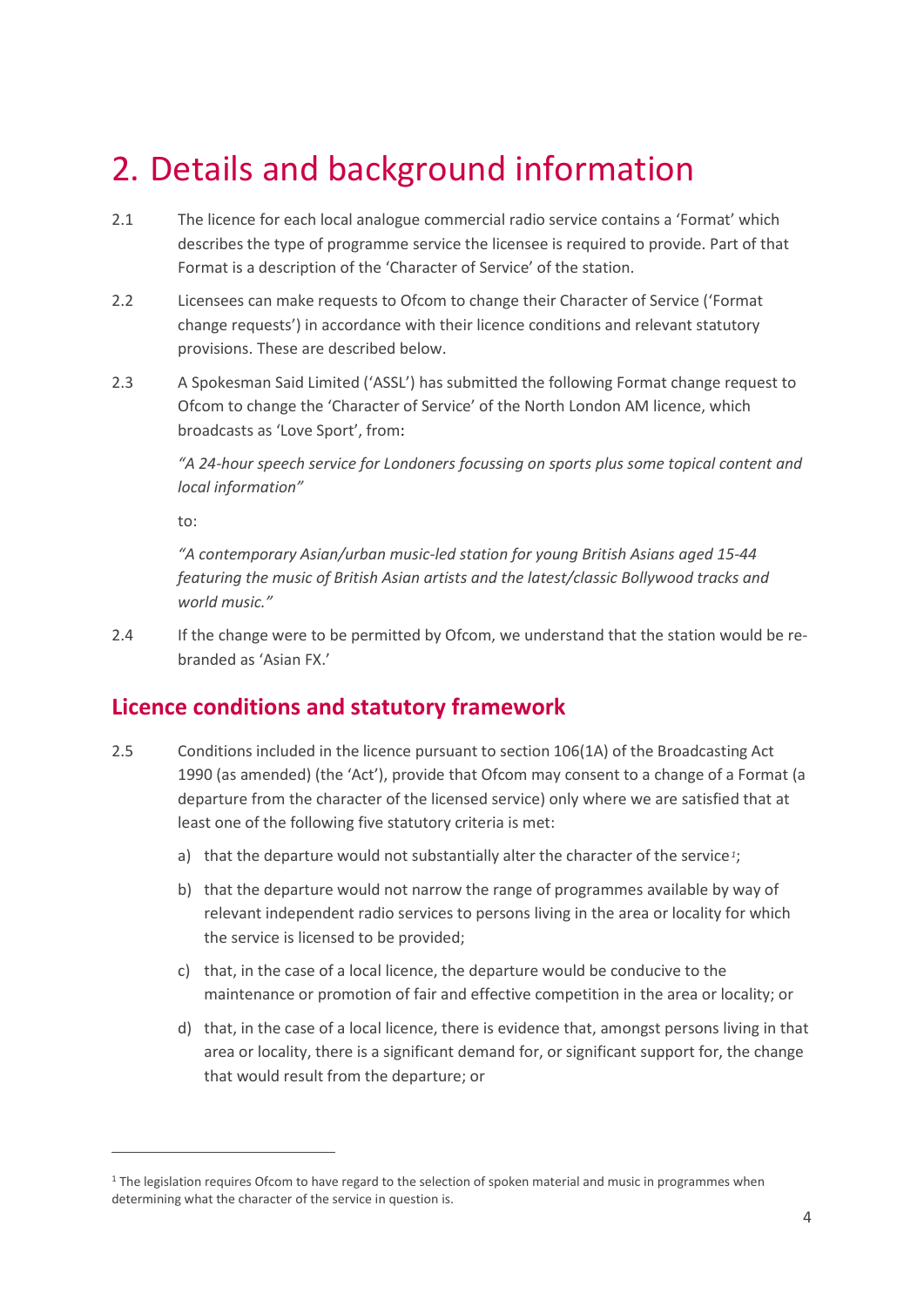- e) that, in the case of a local licence (i) the departure would result from programmes included in the licensed service ceasing to be made at premises in the area or locality for which the service is provided, but (ii) those programmes would continue to be made wholly or partly at premises within the approved area as defined in section 314 of the Communications Act 2003 (local content and character of services).
- 2.6 Under section 106ZA of the Act, Ofcom is required to hold a public consultation on a proposed Format change unless criterion (a) or (e) is satisfied.
- 2.7 In relation to criterion (b), national and regional analogue commercial services, local DAB services and BBC services do not fall within the definition of 'relevant independent radio services' (by virtue of section 106(7) of the Act). Accordingly, only local analogue commercial and community radio services are taken into account in considering whether the Format change requested would narrow the range of programmes available.
- 2.8 The legislation leaves the decision as to whether to permit a change, even if one of the above statutory criteria is satisfied, to Ofcom's discretion. There may be reasons (depending on the particular circumstances of the case) why Ofcom may not consent to the proposed change, notwithstanding that one of the statutory criteria is met. We have set out on our website[, factors we use to help us judge whether a request of this kind](https://www.ofcom.org.uk/__data/assets/pdf_file/0024/87405/The-regulation-of-Format-changes.pdf)  [should be approved.](https://www.ofcom.org.uk/__data/assets/pdf_file/0024/87405/The-regulation-of-Format-changes.pdf) We also take account of our general statutory duties, including:
	- a) our principal duty to further the interests of citizens and consumers;
	- b) our duty to secure the availability throughout the UK of a wide range of television and radio services which (taken as a whole) are both of high quality and calculated to appeal to a variety of tastes and interests (including specifically a range and diversity of local radio services), as well as the maintenance of a sufficient plurality of providers of different services; and
	- c) our duty to have regard to the different interests of persons in the different parts of the UK, of the different ethnic communities within it and of persons living in rural and in urban areas.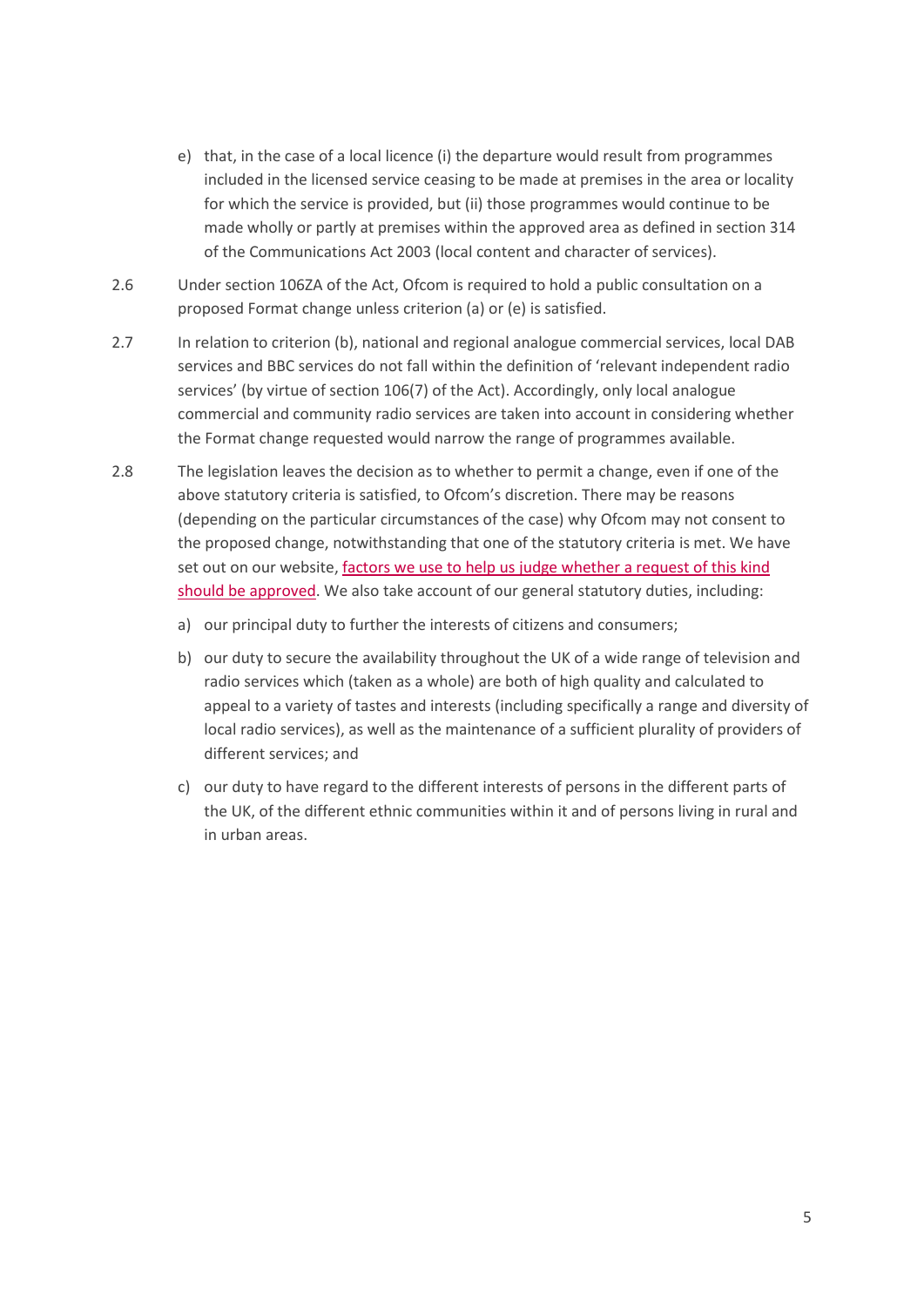## <span id="page-5-0"></span>3. Consideration of the request and Ofcom's preliminary view

- 3.1 The proposed change to the 'Character of Service' part of the Format of the licence owned by ASSL is the subject of this consultation. It has been made on the basis that criterion (b) of section 106(1A) of the Act is met: that the proposed change would not narrow the range of programmes available by way of relevant independent radio services to persons living in the relevant licence area. As noted above, Ofcom has a discretion to consent to a change request where section 106(1A)(b) is met.
- 3.2 For the reasons that follow, we are minded to consent to ASSL's request. We are seeking respondents' comments on our preliminary view.

### **Preliminary view**

- 3.3 In Ofcom's preliminary view, the change to the 'Character of Service' requested by Love Sport would significantly alter the nature of the station's programming and target audience. The change would replace an all-speech service focussed mainly on sport with a music-based service for young British Asians. On that basis, we do not consider that criterion (a) in section 106(1A) is met, and criterion (e) in section 106(1A) is not relevant to this request. Since we are not proceeding on the basis of criterion (a) or (e) being met, Ofcom is required to consult on the proposed approval of the request.
- 3.4 Ofcom is therefore consulting on the 'Character of Service' change request in accordance with section 106ZA, specifically whether it satisfies statutory criterion (b) and whether, if it does, it would be appropriate for Ofcom to exercise its discretion to approve the request. Criterion (b) is satisfied where the change would "not narrow the range of programmes" available locally, so requires us to compare how the current and proposed revised character of service contribute to the range of programmes available on services locally.
- 3.5 For the purpose of considering whether we think that criterion (b) could be satisfied, we have taken into account the Formats and Key Commitments of all the other analogue (i.e. AM or FM) local and community radio services broadcasting within all of, or to a significant part of, the North London licence area served by Love Sport.
- 3.6 There are 17 other local commercial analogue radio stations whose transmission areas cover all of, or a significant part of, Love Sport's licence area. These stations and the 'Character of Service' of each are listed below:

| <b>Station name</b><br>(licence area) | <b>Character of service</b>                                      |
|---------------------------------------|------------------------------------------------------------------|
| Absolute Radio                        | A rock-orientated station combining new music with classic album |
| (Greater London                       | tracks, aimed at 25-44 year-olds.                                |
| FM)                                   |                                                                  |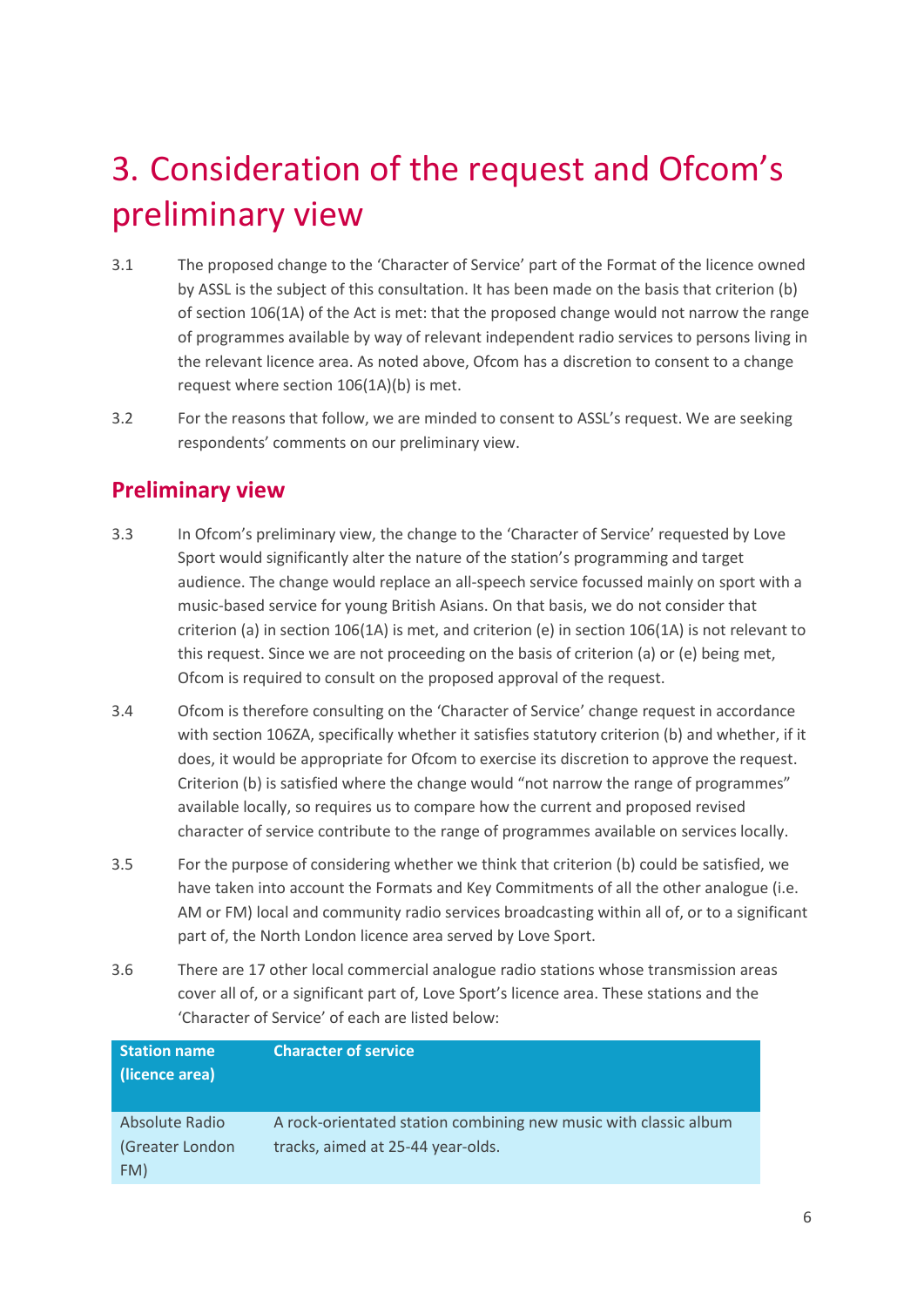| Capital (Greater<br>London FM)                    | A locally oriented, mainstream popular music-led service for under<br>40s in London.                                                                                                                                                                                                                                                                            |
|---------------------------------------------------|-----------------------------------------------------------------------------------------------------------------------------------------------------------------------------------------------------------------------------------------------------------------------------------------------------------------------------------------------------------------|
| Capital Xtra (North<br>London FM)                 | A targeted music, news and information service primarily for<br>listeners of African and Afro-Caribbean origin in the North London<br>area but with crossover appeal to other listeners who appreciate<br>urban contemporary black music.                                                                                                                       |
| Gold (Greater<br>London AM)                       | A classic pop hits station targeted primarily at 35-54 year-olds in the<br>London area.                                                                                                                                                                                                                                                                         |
| <b>Heart (Greater</b><br>London FM)               | A mainstream popular music-led service for 25 to 44 year-old<br>Londoners, supplemented with news, information and<br>entertainment. The service should have particular appeal to people<br>in their 30s.                                                                                                                                                       |
| Kiss (Greater<br>London FM)                       | A contemporary and classic dance music station primarily for under-<br>30s. Identifiable specialist music features for at least 36 hours per<br>week.                                                                                                                                                                                                           |
| LBC (Greater<br>London FM)                        | A 24-hour speech service of news, views, discussions, phone-ins and<br>entertainment for Londoners (with any music for illustrative<br>purposes only)                                                                                                                                                                                                           |
| LBC News (Greater<br>London AM)                   | A rolling (i.e. twenty or thirty-minute) news and information service<br>for Londoners from 0700-1900 weekdays, 0700-1800 Saturdays and<br>0700-1700 Sundays. At other times the service may be a simulcast of<br>LBC 97.3.                                                                                                                                     |
| <b>London Greek</b><br>Radio (North<br>London FM) | A targeted news, information and broad Greek music service for<br>London's Greek and Greek Cypriot community.                                                                                                                                                                                                                                                   |
| Lyca Dil Se (Greater<br>London AM)                | An interactive speech-based station targeted at over-35s in the various<br>Asian communities around London, accompanied by a mix of popular forms<br>of music appealing to the target audience. Speech (expected to comprise at<br>least half of daytime, and maybe less out of daytime) may be in English but<br>should encourage a multi-lingual environment. |
| Lyca Radio (Greater<br>London AM)                 | A full service music and information mix for Asians in London,<br>featuring an appropriate variety of cultures and styles, with news<br>bulletins in English and/or Hindustani.                                                                                                                                                                                 |
| Magic (Greater<br>London FM)                      | An easy-listening soft music-led service aimed at the more mature<br>Londoner (at least over 35) and distinctive for its relaxed ambience.                                                                                                                                                                                                                      |
| Panjab Radio<br>(Greater London<br>AM)            | The service will be known as Panjab Radio and will provide a service<br>aimed at the Panjabi community. The service will be broadcast in<br>Panjabi and English languages.                                                                                                                                                                                      |
| Premier Christian<br>Radio (Greater<br>London AM) | A full service of speech and music for the Greater London area which<br>reflects and proclaims the worship, thought and action of the<br>Christian faith.                                                                                                                                                                                                       |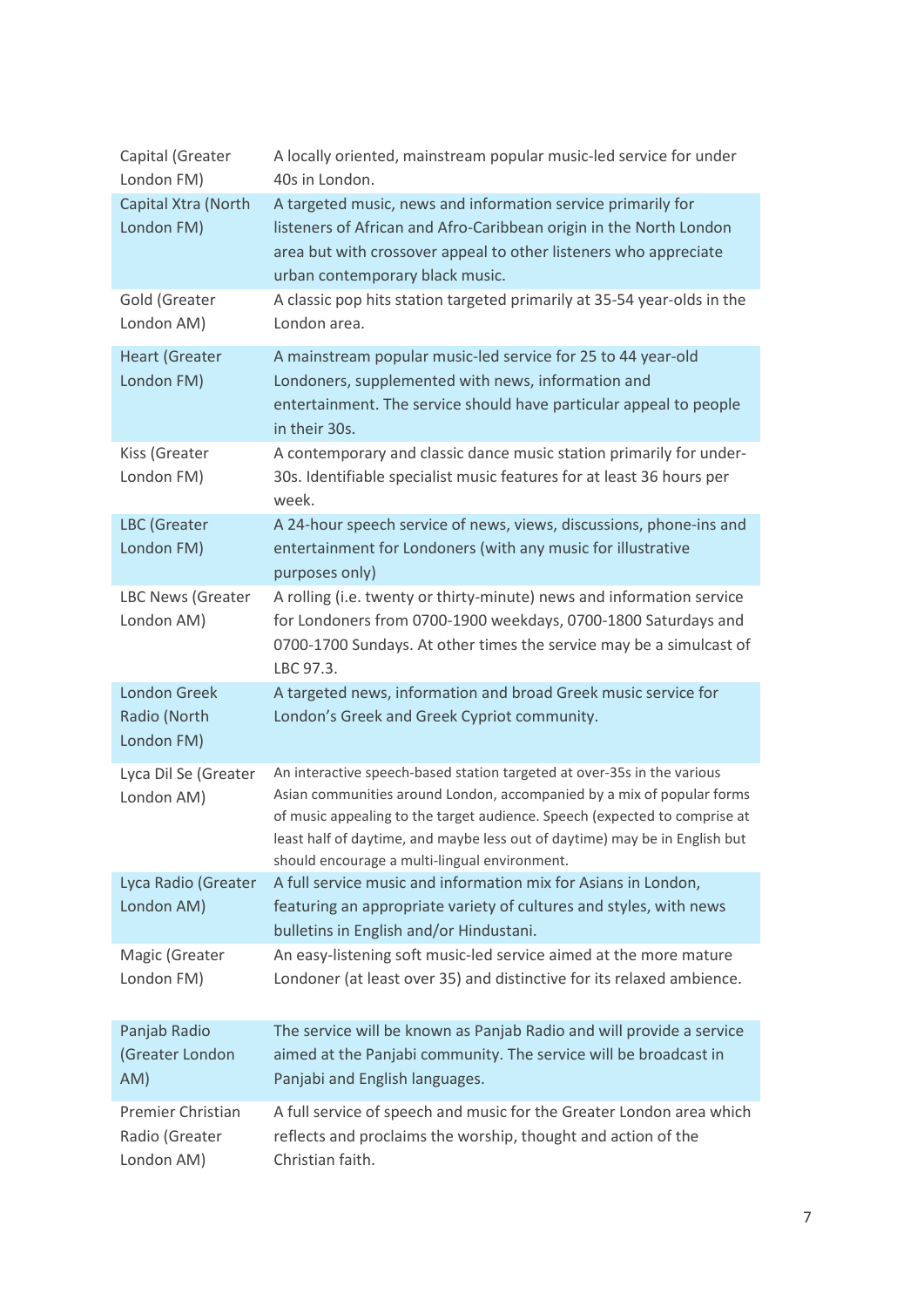| Radio X (Greater                       | A rock and alternative music station targeted at 15-34 year-old                                              |
|----------------------------------------|--------------------------------------------------------------------------------------------------------------|
| London)                                | London listeners.                                                                                            |
| Smooth Radio<br>(Greater London<br>FM) | An easy listening station, featuring lifestyle-oriented speech,<br>targeting a London audience aged 50-plus. |
| Sunrise Radio                          | A music-led service for London Asians primarily targeting those aged                                         |
| (Greater London                        | 15 to 34 with a mix of Asian music and other more mainstream                                                 |
| AM)                                    | music where appropriate.                                                                                     |

3.7 Additionally, there are four community radio stations that broadcast to smaller areas within the North London licence area. These stations, and the 'Character of Service' of each, are listed below:

| <b>Station name</b><br>(licence area)  | <b>Character of service</b>                                                                                                                                                                                                                                                                                                                                                                                                     |
|----------------------------------------|---------------------------------------------------------------------------------------------------------------------------------------------------------------------------------------------------------------------------------------------------------------------------------------------------------------------------------------------------------------------------------------------------------------------------------|
| <b>NuSound Radio</b><br>(Newham FM)    | The Station aims to provide a music and speech service for people in<br>the Forest Gate and surrounding area regardless of race, colour and<br>creed.                                                                                                                                                                                                                                                                           |
| Resonance FM<br>(Central London<br>FM) | This service is targeted at inner London's community of practising<br>artists, engaged consumers and persons outside mainstream media.                                                                                                                                                                                                                                                                                          |
| <b>Revive FM</b><br>(Newham FM)        | Revive FM provides a service for the BAME population in Newham. The<br>station works to motivate, stimulate and inspire target communities<br>and act as a catalyst for culture, integration, community cohesion,<br>tolerance and inclusiveness. It delivers community information,<br>relevant local and religious content and a news service and links with<br>community groups, the under-represented and youth in the area |
| Rinse FM<br>(Inner London<br>FM)       | Rinse FM is for young people, especially those aged 15-24 years old,<br>focussing on dance and urban music genres with an emphasis on<br>London and UK-made music. It represents a broad cross-section of<br>youth culture within its coverage area, with a particular emphasis on<br>promoting the needs and aspirations of young people.                                                                                      |

- 3.8 Links to the complete Formats and Key Commitments for each of the stations listed above are at Annex 6.
- 3.9 Based on our analysis of the Format and Key Commitment requirements of the radio stations listed above, we note that Love Sport is currently the only service focused mainly on sport, although the two LBC services also provide some sports coverage as part of their programming mix. Whilst we provisionally consider that the North London area will be losing a distinctive sports service, we believe that the proposed 'Asian FX' service would be similarly distinctive, albeit with a different focus, and would therefore not narrow the range of programming available to listeners in the North London area. This is because,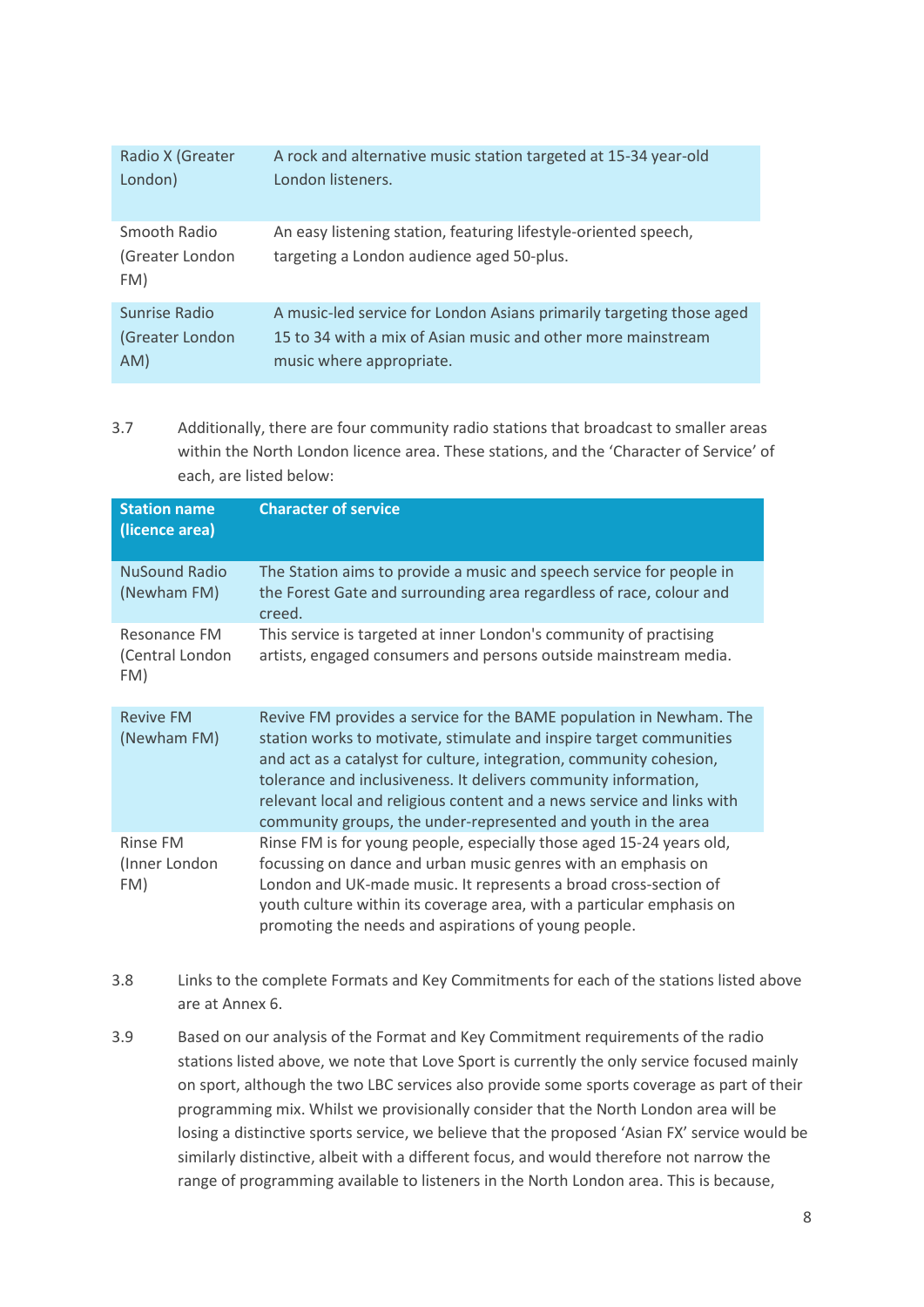while we acknowledge that Asian FX would share a similar target audience to that of Sunrise Radio (i.e. younger Asian listeners), Asian FX specifically targets a British Asian audience, and would be the only service that is required to play a blend of contemporary Asian and urban music genres, including a specific requirement to feature the music of British Asian artists. It would also be required to include world music, a genre which is not required by the Format of any other local commercial station in London, in addition to featuring more traditional Asian music genres. Overall, therefore, we provisionally consider that the change would not narrow the range of programmes available on relevant independent radio services in North London.

- 3.10 The Format change legislation leaves to Ofcom's judgement the decision as to whether to permit a change, even if one of the statutory criteria is satisfied (as is the case here, in our preliminary view). In considering this request in relation to our policy criteria, we note that the change would substantially alter the character of service. However, we also note that the Format change request includes some evidence of support from listeners and stakeholders, and that a considerable period has elapsed since the original award of the licence (and indeed the format has evolved considerably in that time). We further note, in particular, that Love Sport is broadcast as an AM station and we are aware that AM stations are at a disadvantage relative to FM stations due to the poorer technical quality delivered on medium wave. As set out in our policy criteria, we will be more willing to agree to Format change requests from AM than FM stations.
- 3.11 We also do not consider, on a preliminary basis and subject to any responses we receive to the consultation, that there are any other policy reasons for us not to approve this request. We also note that full consideration will be given to the views of listeners and stakeholders in response to this consultation.
- 3.12 Accordingly, having reached the preliminary view that the requested change to the 'Character of Service' would not narrow the range of programmes by way of relevant independent radio services to persons living in the North London licence area, and that there are no policy reasons for refusing the request, we are minded to consent to ASSL's request subject to the outcome of this consultation.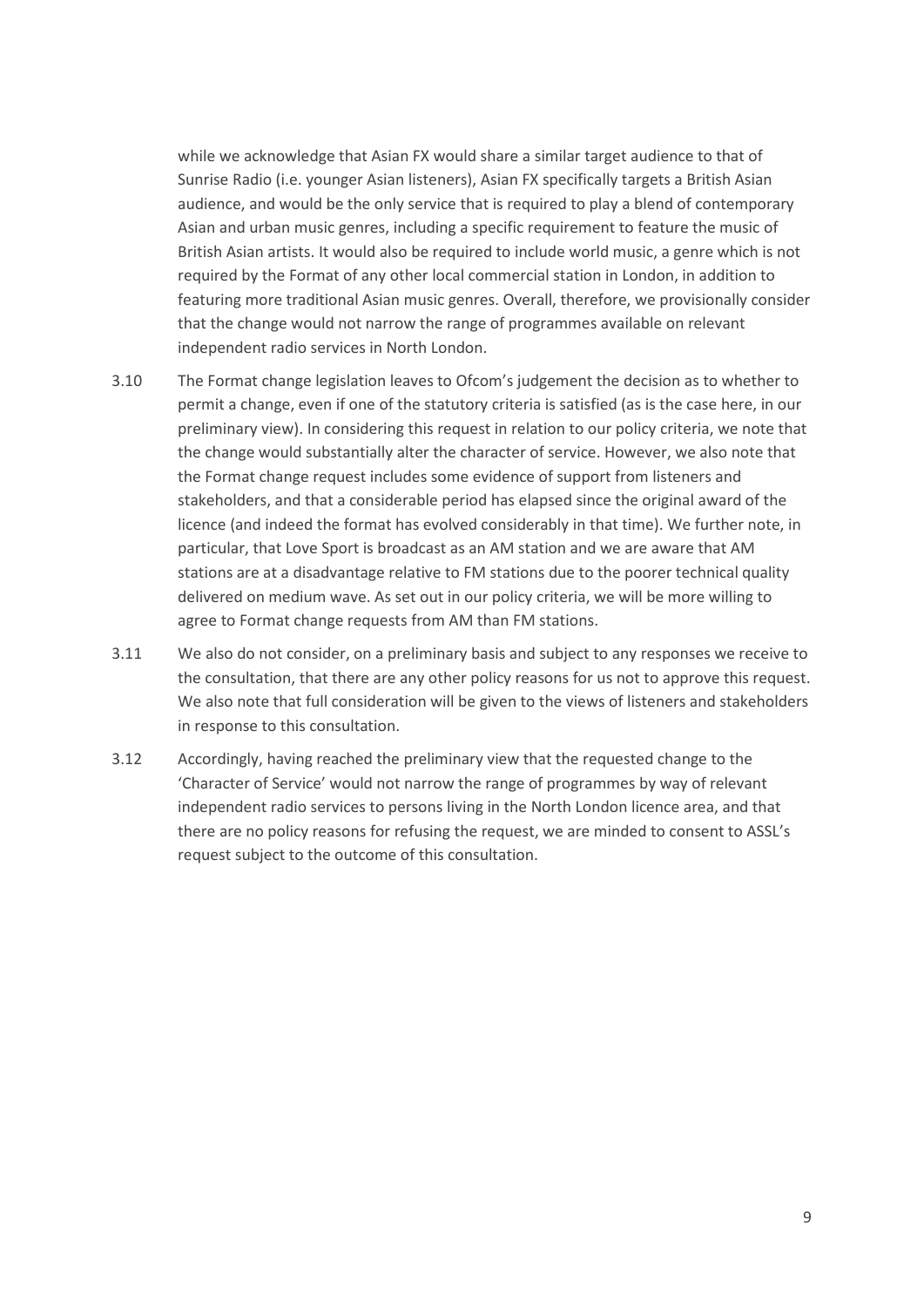## <span id="page-9-0"></span>A1. Responding to this consultation

### **How to respond**

- A1.1 Ofcom would like to receive views and comments on the issues raised in this document, by 5pm on 29 August 2020.
- A1.2 You can download a response form from [https://www.ofcom.org.uk/consultations-and](https://www.ofcom.org.uk/consultations-and-statements/category-3/love-sport-north-london-request-to-change-format)[statements/category-3/love-sport-north-london-request-to-change-format.](https://www.ofcom.org.uk/consultations-and-statements/category-3/love-sport-north-london-request-to-change-format) You can return this by email to the address provided in the response form.
- A1.3 If your response is a large file, or has supporting charts, tables or other data, please email it to [lovesportconsultation@ofcom.org.uk](mailto:lovesportconsultation@ofcom.org.uk) as an attachment in Microsoft Word format, together with the [cover sheet.](https://www.ofcom.org.uk/consultations-and-statements/consultation-response-coversheet)
- A1.4 We welcome responses in formats other than print, for example an audio recording or a British Sign Language video. To respond in BSL:
	- Send us a recording of you signing your response. This should be no longer than 5 minutes. Suitable file formats are DVDs, wmv or QuickTime files. Or,
	- Upload a video of you signing your response directly to YouTube (or another hosting site) and send us the link.
- A1.5 We will publish a transcript of any audio or video responses we receive (unless your response is confidential).
- A1.6 We do not need a paper copy of your response as well as an electronic version. We will acknowledge receipt if your response is submitted via the online web form, but not otherwise.
- A1.7 You do not have to answer all the questions in the consultation if you do not have a view; a short response on just one point is fine. We also welcome joint responses.
- A1.8 It would be helpful if your response could include direct answers to the questions asked in the consultation document. The questions are listed at Annex 4. It would also help if you could explain why you hold your views, and what you think the effect of Ofcom's proposals would be.
- A1.9 If you want to discuss the issues and questions raised in this consultation, please contact Amna Malik at [amna.malik@ofcom.org.uk .](mailto:amna.malik@ofcom.org.uk)

### **Confidentiality**

A1.10 Consultations are more effective if we publish the responses before the consultation period closes. In particular, this can help people and organisations with limited resources or familiarity with the issues to respond in a more informed way. So, in the interests of transparency and good regulatory practice, and because we believe it is important that everyone who is interested in an issue can see other respondents' views, we usually publish all responses on [the Ofcom](http://www.ofcom.org.uk/) website as soon as we receive them.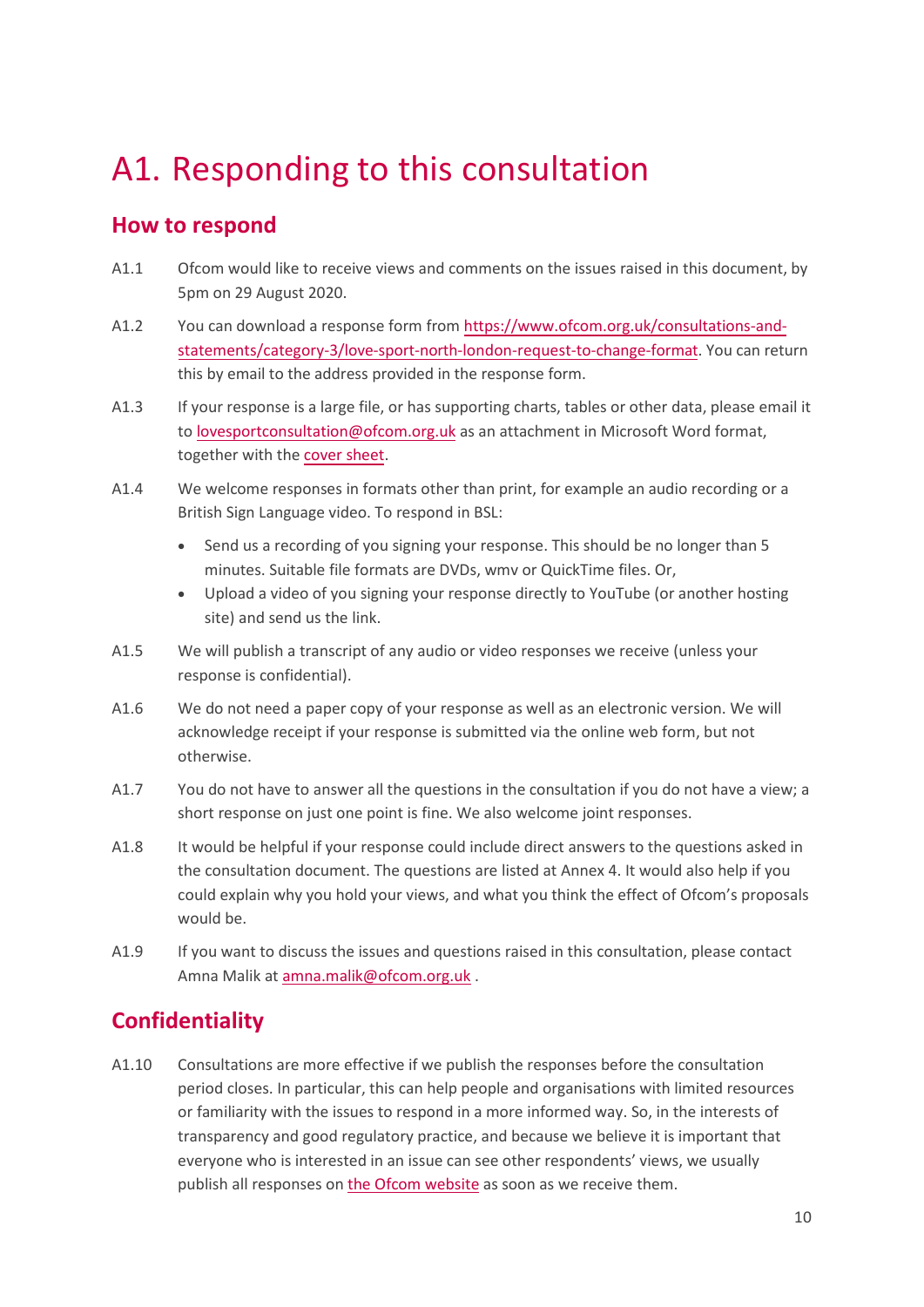- A1.11 If you think your response should be kept confidential, please specify which part(s) this applies to, and explain why. Please send any confidential sections as a separate annex. If you want your name, address, other contact details or job title to remain confidential, please provide them only in the cover sheet, so that we don't have to edit your response.
- A1.12 If someone asks us to keep part or all of a response confidential, we will treat this request seriously and try to respect it. But sometimes we will need to publish all responses, including those that are marked as confidential, in order to meet legal obligations.
- A1.13 Please also note that copyright and all other intellectual property in responses will be assumed to be licensed to Ofcom to use. Ofcom's intellectual property rights are explained further in ou[r Terms of Use.](https://www.ofcom.org.uk/about-ofcom/website/terms-of-use)

### **Next steps**

- A1.14 Following this consultation period, Ofcom plans to publish a statement in September.
- A1.15 If you wish, you can [register to receive mail updates](https://www.ofcom.org.uk/about-ofcom/latest/email-updates) alerting you to new Ofcom publications.

### **Ofcom's consultation processes**

- A1.16 Ofcom aims to make responding to a consultation as easy as possible. For more information, please see our consultation principles in Annex 2.
- A1.17 If you have any comments or suggestions on how we manage our consultations, please email us a[t consult@ofcom.org.uk.](mailto:consult@ofcom.org.uk) We particularly welcome ideas on how Ofcom could more effectively seek the views of groups or individuals, such as small businesses and residential consumers, who are less likely to give their opinions through a formal consultation.
- A1.18 If you would like to discuss these issues, or Ofcom's consultation processes more generally, please contact the corporation secretary:

Email: corporationsecretary@ofcom.org.uk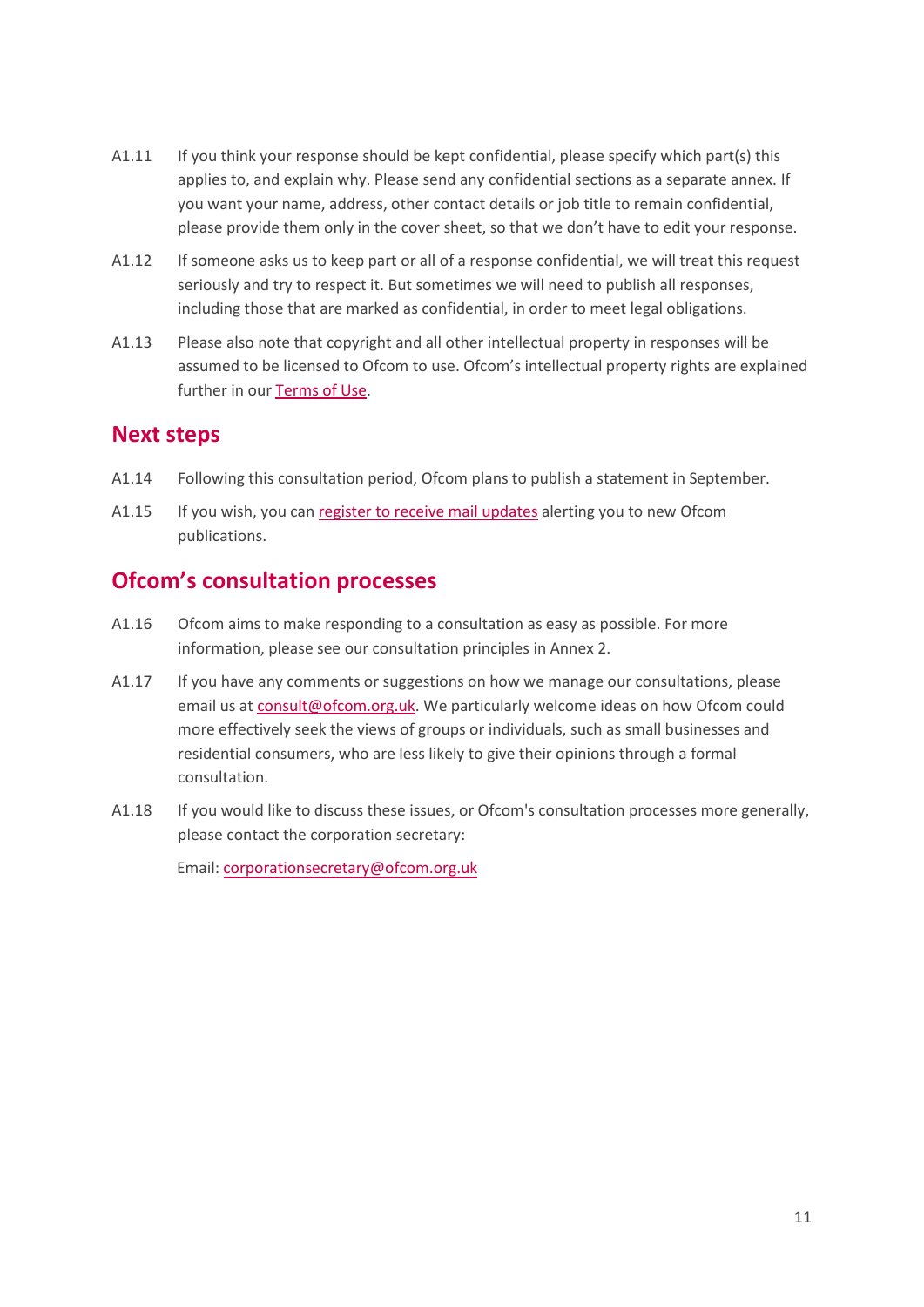## <span id="page-11-0"></span>A2. Ofcom's consultation principles

### **Ofcom has seven principles that it follows for every public written consultation:**

### **Before the consultation**

A2.1 Wherever possible, we will hold informal talks with people and organisations before announcing a big consultation, to find out whether we are thinking along the right lines. If we do not have enough time to do this, we will hold an open meeting to explain our proposals, shortly after announcing the consultation.

### **During the consultation**

- A2.2 We will be clear about whom we are consulting, why, on what questions and for how long.
- A2.3 We will make the consultation document as short and simple as possible, with a summary of no more than two pages. We will try to make it as easy as possible for people to give us a written response. If the consultation is complicated, we may provide a short Plain English / Cymraeg Clir guide, to help smaller organisations or individuals who would not otherwise be able to spare the time to share their views.
- A2.4 We will consult for up to ten weeks, depending on the potential impact of our proposals.
- A2.5 A person within Ofcom will be in charge of making sure we follow our own guidelines and aim to reach the largest possible number of people and organisations who may be interested in the outcome of our decisions. Ofcom's Consultation Champion is the main person to contact if you have views on the way we run our consultations.
- A2.6 If we are not able to follow any of these seven principles, we will explain why.

### **After the consultation**

A2.7 We think it is important that everyone who is interested in an issue can see other people's views, so we usually publish all the responses on our website as soon as we receive them. After the consultation we will make our decisions and publish a statement explaining what we are going to do, and why, showing how respondents' views helped to shape these decisions.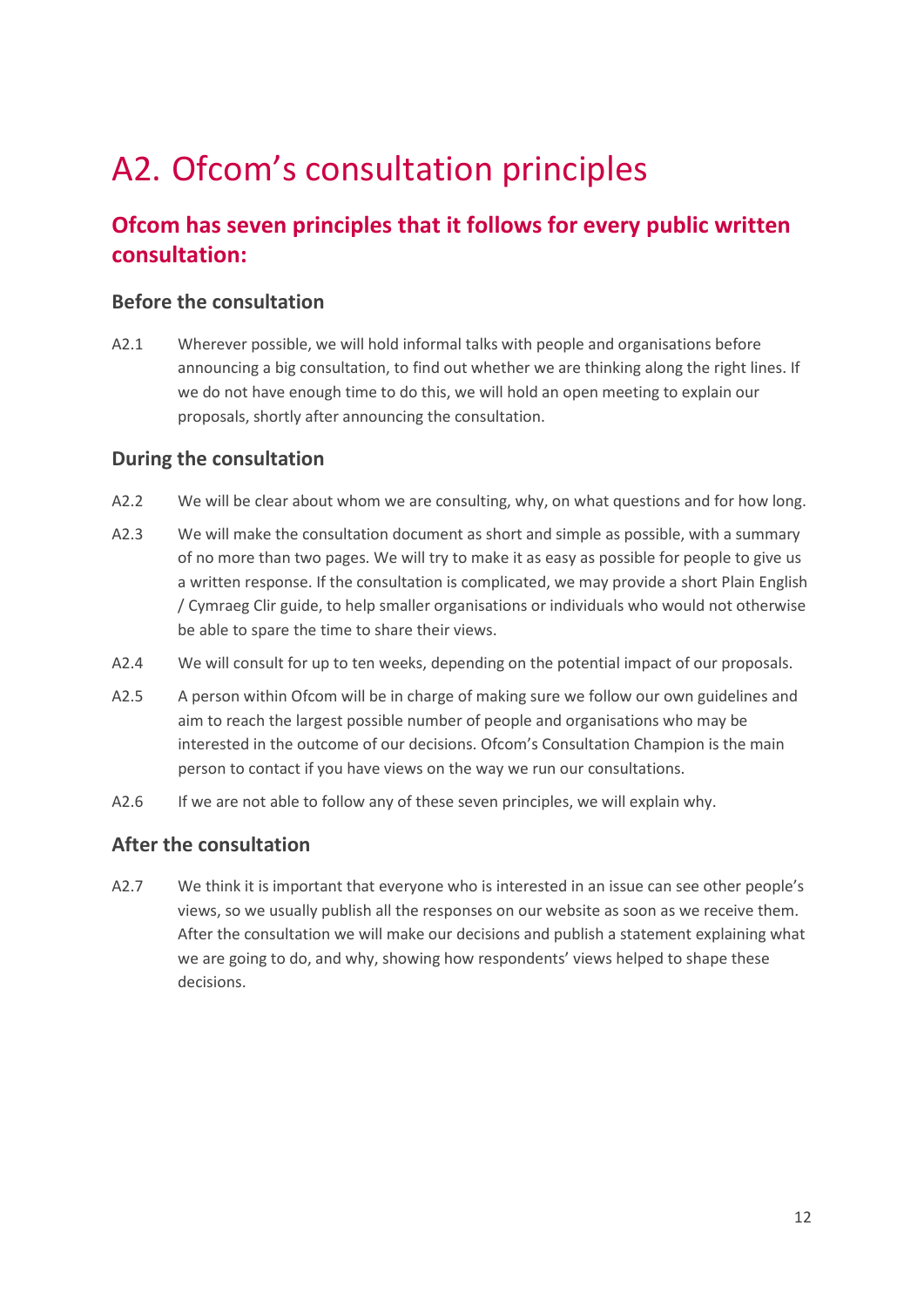# <span id="page-12-0"></span>A3. Consultation coversheet

### **BASIC DETAILS**

Consultation title: Love Sport consultation To (Ofcom contact): Amna Malik Name of respondent: Representing (self or organisation/s): Address (if not received by email):

### **CONFIDENTIALITY**

Please tick below what part of your response you consider is confidential, giving your reasons why

| Nothing                                     |  |
|---------------------------------------------|--|
| Name/contact details/job title              |  |
| Whole response                              |  |
| Organisation                                |  |
| Part of the response                        |  |
| If there is no separate annex, which parts? |  |
|                                             |  |

If you want part of your response, your name or your organisation not to be published, can Ofcom still publish a reference to the contents of your response (including, for any confidential parts, a general summary that does not disclose the specific information or enable you to be identified)?

\_\_\_\_\_\_\_\_\_\_\_\_\_\_\_\_\_\_\_\_\_\_\_\_\_\_\_\_\_\_\_\_\_\_\_\_\_\_\_\_\_\_\_\_\_\_\_\_\_\_\_\_\_\_\_\_\_\_\_\_\_\_\_\_\_\_\_\_\_\_\_\_\_\_\_\_\_\_\_\_\_\_

### **DECLARATION**

I confirm that the correspondence supplied with this cover sheet is a formal consultation response that Ofcom can publish. However, in supplying this response, I understand that Ofcom may need to publish all responses, including those which are marked as confidential, in order to meet legal obligations. If I have sent my response by email, Ofcom can disregard any standard e-mail text about not disclosing email contents and attachments.

Ofcom seeks to publish responses on receipt. If your response is non-confidential (in whole or in part), and you would prefer us to publish your response only once the consultation has ended, please tick here.

Name Signed (if hard copy)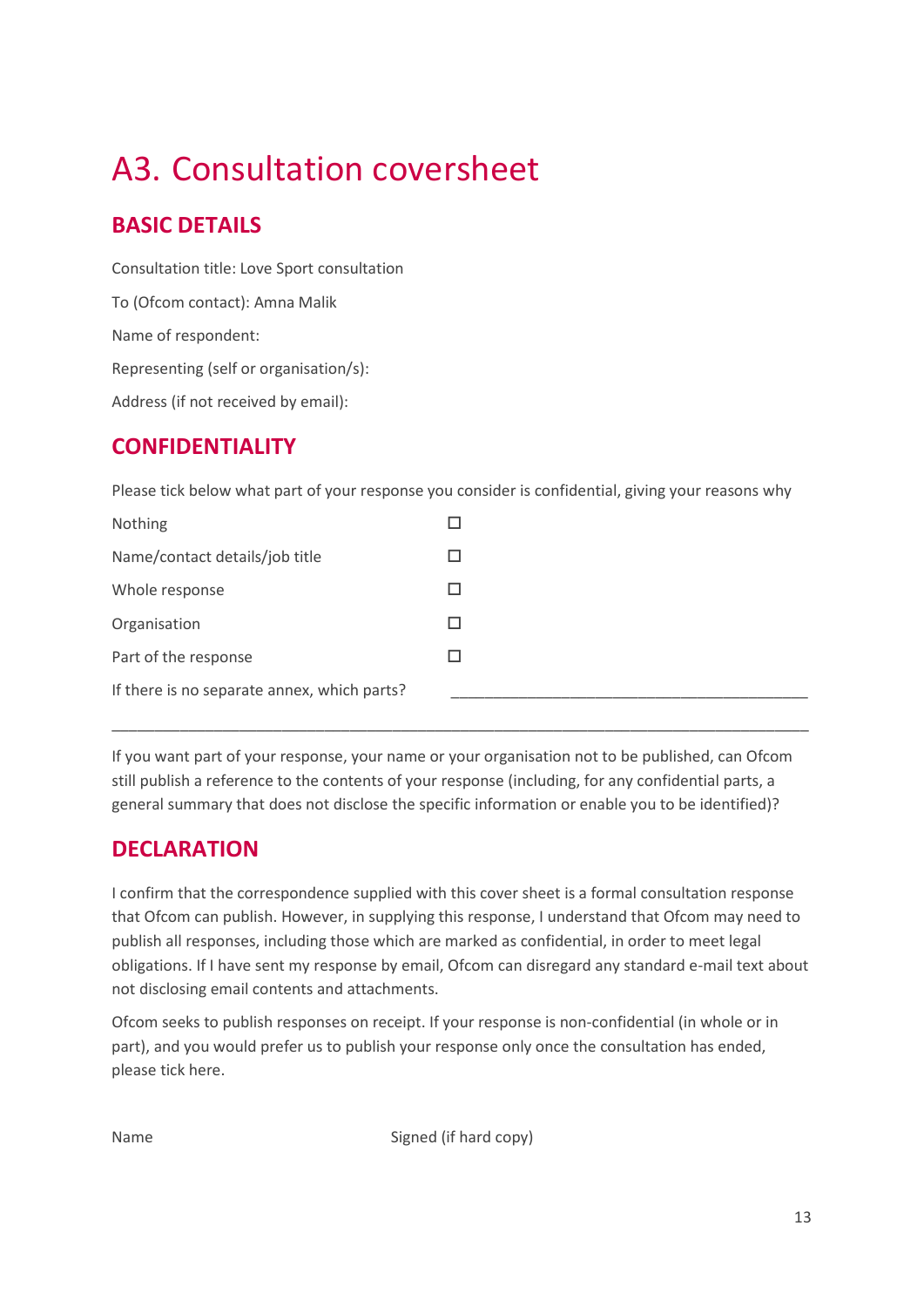## <span id="page-13-0"></span>A4. Consultation question

- A4.1 Ofcom is seeking views on this Format change request. Ofcom may consent to a departure from the character of the licensed service if Ofcom is satisfied that at least one of the criteria in Section 106 (1A) of the Broadcast Act 1990 (as amended) is satisfied in relation to each request. These criteria are set out on page 4 of this consultation document.
- A4.2 In light of the considerations set out in Section 3 of this document, we are minded to consent to a departure from the character of the service on the basis that criterion (b) in Section 106(1A) of the Broadcasting Act 1990 (as amended) is satisfied in respect of the Format change request, and that there are no policy grounds on which to refuse the request.

Question 1: Respondents are invited to comment on whether they agree with Ofcom's preliminary view and to frame their views and responses with reference to, or in the context of, the statutory criteria in section 106(1A) of the Broadcasting Act 1990 (as amended).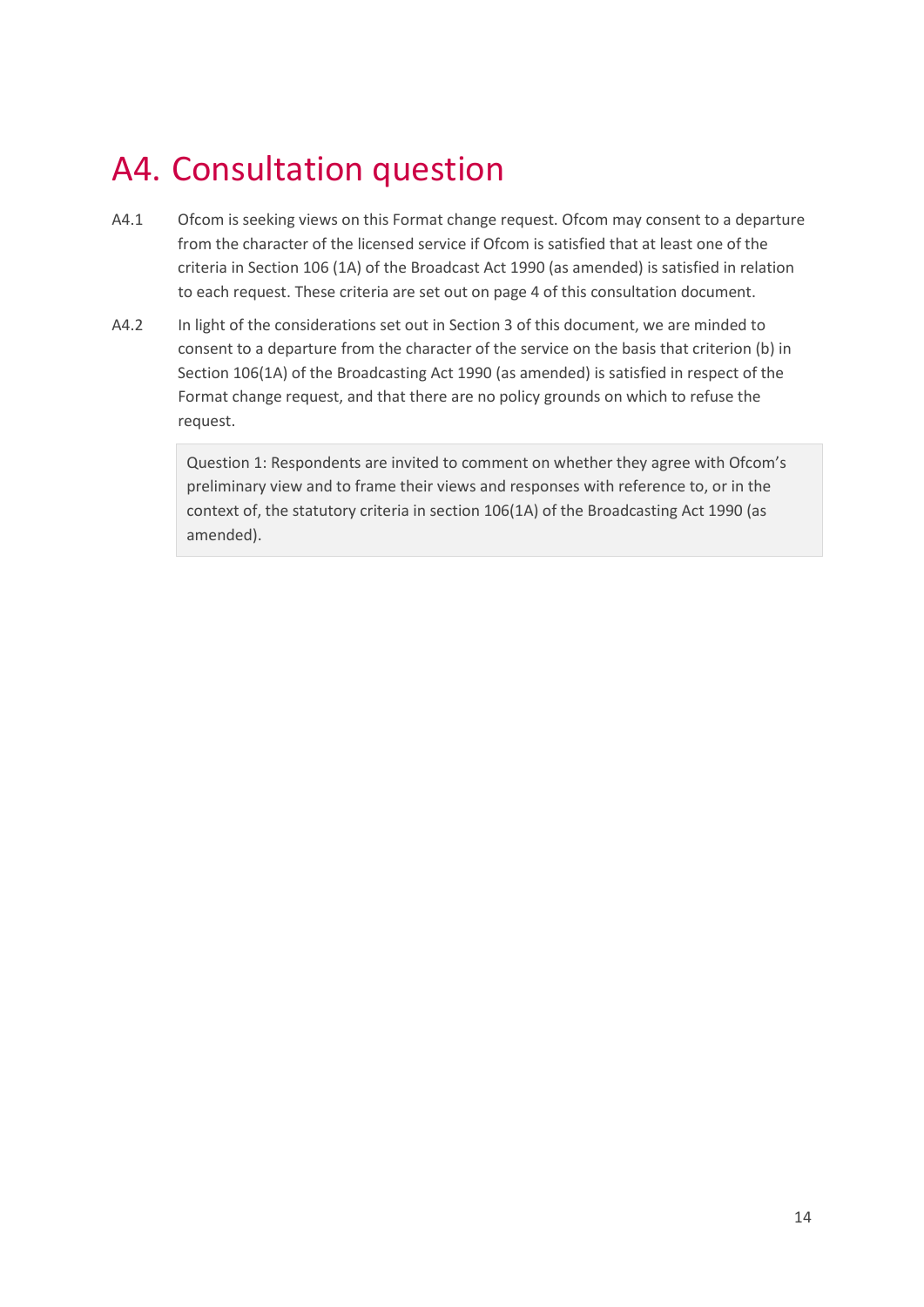## <span id="page-14-0"></span>A5. Format change request from ASSL

| Date of request:                     | 30 May 2020                    |
|--------------------------------------|--------------------------------|
| <b>Station Name:</b>                 | Love Sport                     |
| Licensed area and licence<br>number: | North London AM - AL000172BA/8 |
|                                      |                                |
| Licensee:                            | A Spokesman Said Limited       |
| <b>Contact name:</b>                 | <b>Toby Aldrich</b>            |

**Details of requested change(s) to Format**

| <b>Character of Service</b>             | <b>Existing Character of Service:</b>     |
|-----------------------------------------|-------------------------------------------|
| <b>Complete this section if you are</b> | A 24-HOUR SPEECH SERVICE FOR LONDONERS    |
| requesting a change to this part        | FOCUSSING ON SPORTS PLUS SOME TOPICAL     |
| of your Format                          | CONTENT AND LOCAL INFORMATION.            |
|                                         |                                           |
|                                         | <b>Proposed new Character of Service:</b> |
|                                         | A CONTEMPORARY ASIAN/URBAN MUSIC-LED      |
|                                         | STATION FOR YOUNG BRITISH ASIANS AGED 15- |
|                                         | 44 FEATURING THE MUSIC OF BRITISH ASIAN   |
|                                         | ARTISTS AND THE LATEST/CLASSIC            |
|                                         | <b>BOLLYWOOD TRACKS AND WORLD MUSIC.</b>  |
| <b>Programme sharing and/or co-</b>     | <b>Current arrangements:</b>              |
| location arrangements                   | <b>Proposed new arrangements:</b>         |
| <b>Complete this section if you are</b> | N/A                                       |
| requesting a change to this part        |                                           |
| of your Format                          |                                           |
|                                         |                                           |
| Locally-made hours and/or               | <b>Current obligations:</b>               |
| local news bulletins                    | <b>Proposed new obligations:</b>          |
| <b>Complete this section if you are</b> | N/A                                       |
|                                         |                                           |
| requesting a change to this part        |                                           |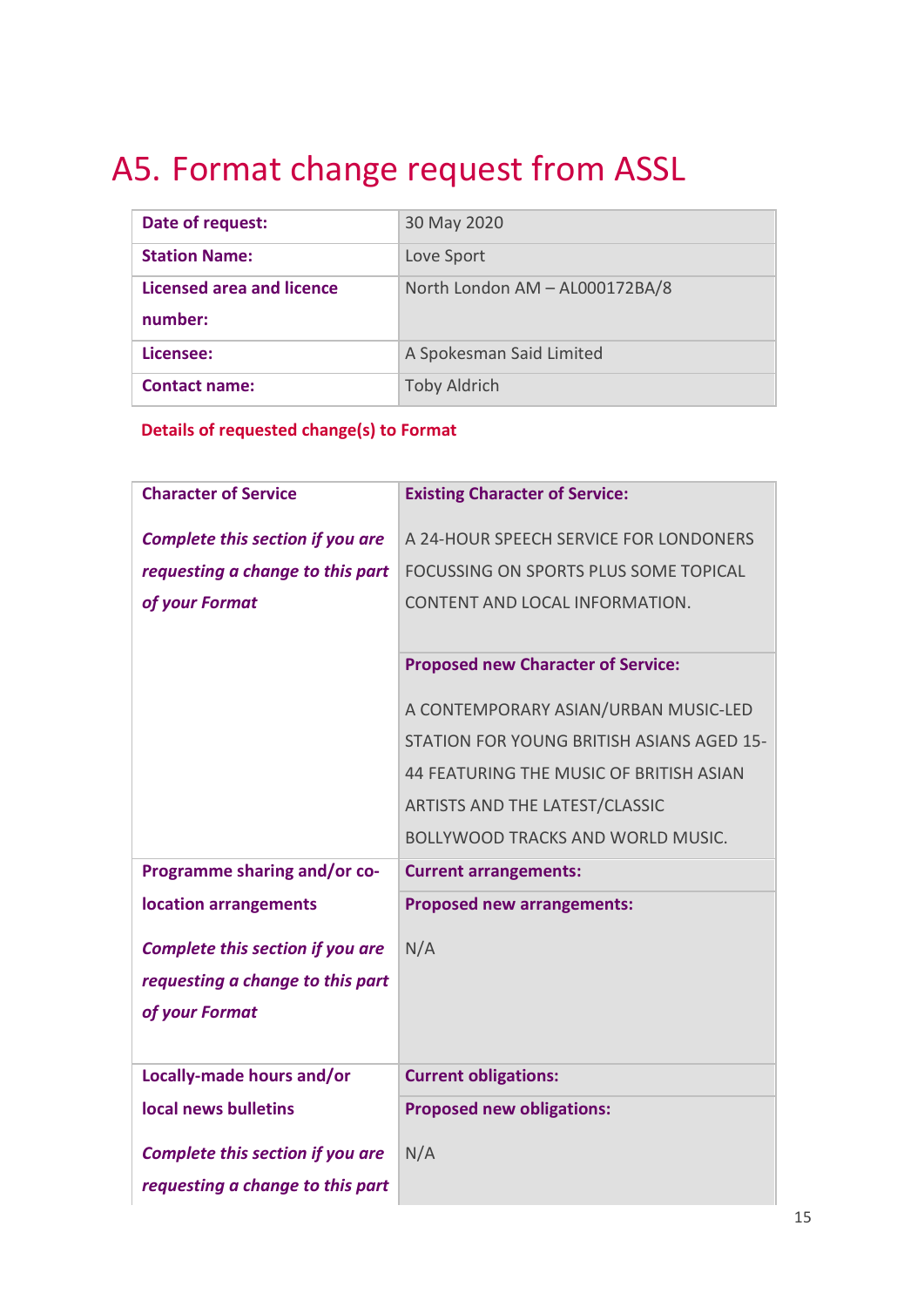| of your Format |  |
|----------------|--|
|                |  |

The holder of an analogue local commercial radio licence may apply to Ofcom to have the station's Format amended. Any application should be made using the layout shown on this form, and should be in accordance with Ofcom's published procedures for Format changes (available on our website at <http://stakeholders.ofcom.org.uk/broadcasting/radio/formats-content/changes/> )

Under section 106(1A) of the Broadcasting Act 1990 (as amended), Ofcom may consent to a change of a Format only if it is satisfied that *at least* one of the following five statutory criteria is satisfied:

*(a) that the departure would not substantially alter the character of the service;*

*(b) that the departure would not narrow the range of programmes available by way of relevant independent radio services to persons living the area or locality for which the service is licensed to be provided;*

*(c) that the departure would be conducive to the maintenance or promotion of fair and effective competition*

*(d) that there is evidence that, amongst persons living in that area or locality, there is a significant demand for, or significant support for, the change that would result from the departure; or*

*(e) that (i) the departure would result from programmes included in the licensed service ceasing to be made at premises in the area or locality for which the service is provided, but (ii) those programmes would continue to be made wholly or partly at premises within the approved area (as defined in section 314 of the Communications Act 2003 (local content and character of services)).*

Only one of these five criteria need be satisfied in order for Ofcom to consent to the proposed change. However, even if Ofcom is of the opinion that the proposed change satisfies one or more of the statutory criteria, there may be reasons (depending on the particular circumstances of the case) why Ofcom may not consent to the proposed change. The additional criteria to which Ofcom will have regard when exercising this discretion can be found at: <http://stakeholders.ofcom.org.uk/broadcasting/radio/formats-content/changes/> )

Applicants should note that, under section 106ZA of the same Act (as amended), a proposed change that *does not* satisfy the first or last of these criteria (i.e. a change that Ofcom considers *would* or *could* substantially alter the character of the service, or does not relate to the origin of locally-made programmes) must, if it is to be considered further under any of the other three criteria, be consulted upon. **#**.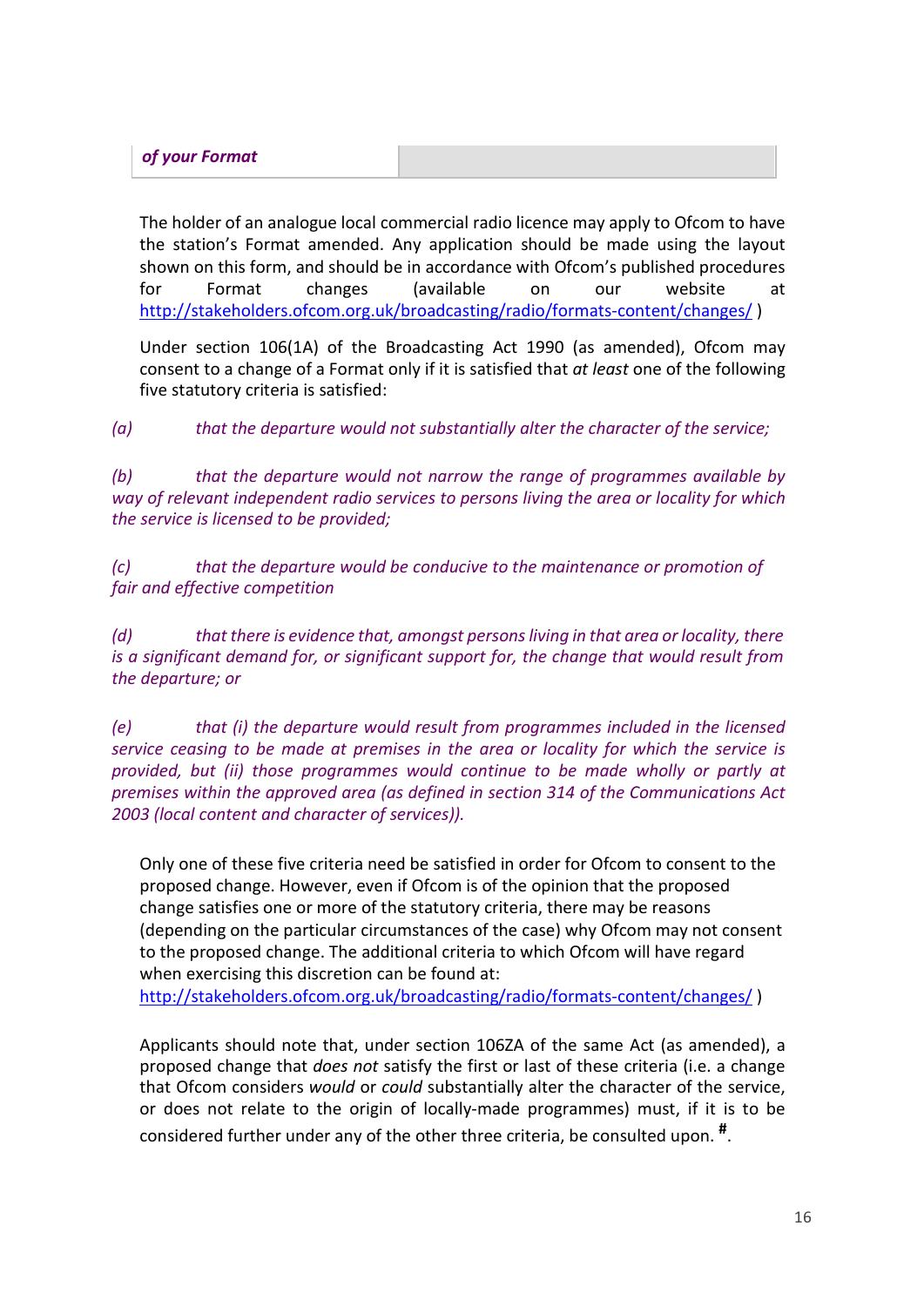In the event that Ofcom receives a request for Format change and considers that criterion (a) or (e) is *not* satisfied, it will seek confirmation from the applicant as to whether it wishes to proceed with the request (and, if so, whether it wishes to amend or replace its submission in light of the necessity to make it public).

### **Please set out the statutory criterion, or criteria, set out in section 106(1A) of the Broadcasting Act 1990 that you believe is/are satisfied in relation to this Format change request, and the reasons for this:**

*(b) that the departure would not narrow the range of programmes available by way of relevant independent radio services to persons living the area or locality for which the service is licensed to be provided;*

### **Introduction**

A Spokesman Said Ltd. is requesting a format change to alter the Character of Service for its 1584KHz radio service from one that targets persons with interest in sports to one that targets young Asians. It believes approval of this change is in line with Ofcom's (and previously the Radio Authority's) stated strategy for providing a more flexible approach to substantial changes to station formats on the AM waveband.

### **AsianFX Service Programming**

AsianFX is a very different kind of service to the existing analogue Asian radio stations in London. The station's aim is to reach a large proportion of local young Asians within the North London TSA who are currently unable to listen to a young Asian service on analogue radio.

AsianFX is a contemporary music-based service with entertainment and features for young British Asians. The Asian/urban music policy is supplemented by programming that ranges from local entertainment to speech-led music shows.

AsianFX will play a range of music, primarily targeting British Asians who have grown up with a range of different cultures and music around them. It will focus on British Asian artists playing remixes and acoustic versions and a varied mixture of RnB, Hip Hop and Bhangra.

In another unique twist, AsianFX will give listeners hour-long DJ sets playing a fusion of world music, both Asian and mainstream with the latest and classic Bollywood tracks.

Overall, AsianFX is a station for British Asians who have been born and brought up in the UK, eager to keep in touch with their culture and roots. A 7-day programme schedule for AsianFX is attached (See Appendix 1)

#### **Music Mix:**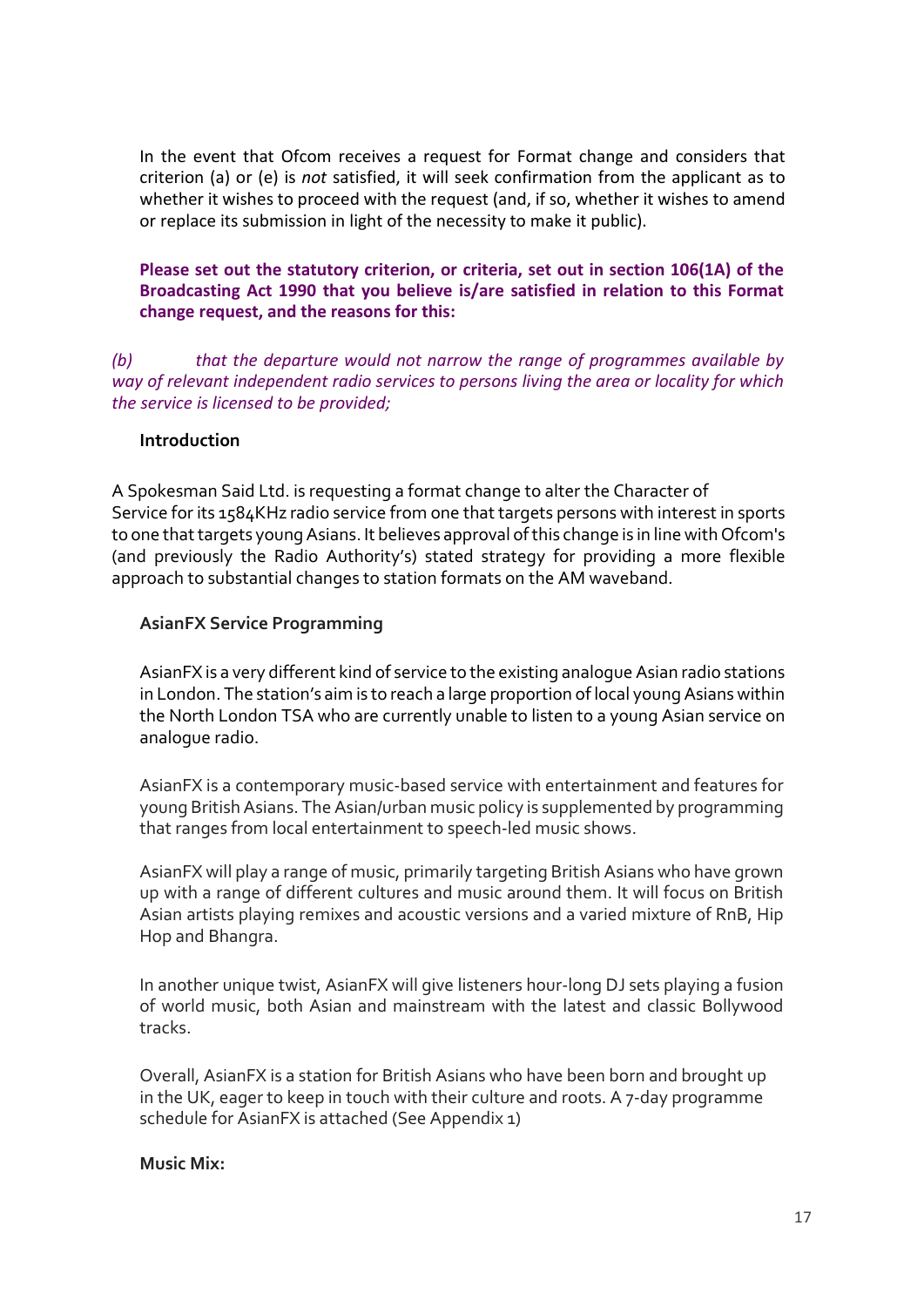Brit Asian - Predominantly British artists on the Asian music scene fusing RnB, Bollywood and Bhangra songs, including acoustic remixes, original songs and some international and independent artists.

Bollywood - Music from Bollywood (Hindi) films.

Bhangra – Upbeat Panjabi music tracks from the UK and the Indian Subcontinent.

A-List - Typically current Urban, RnB and Hip Hop tracks also featuring selected tracks from the iTunes UK and US music charts that would be popular with British Asians.

Throwback - Typically hip-hop & RnB anthems of the '90's and '00's plus grime, garage and dance tracks that would appeal to British Asians.

### **North London TSA - Asian Station Review**

A review of current local analogue Asian services, both commercial and community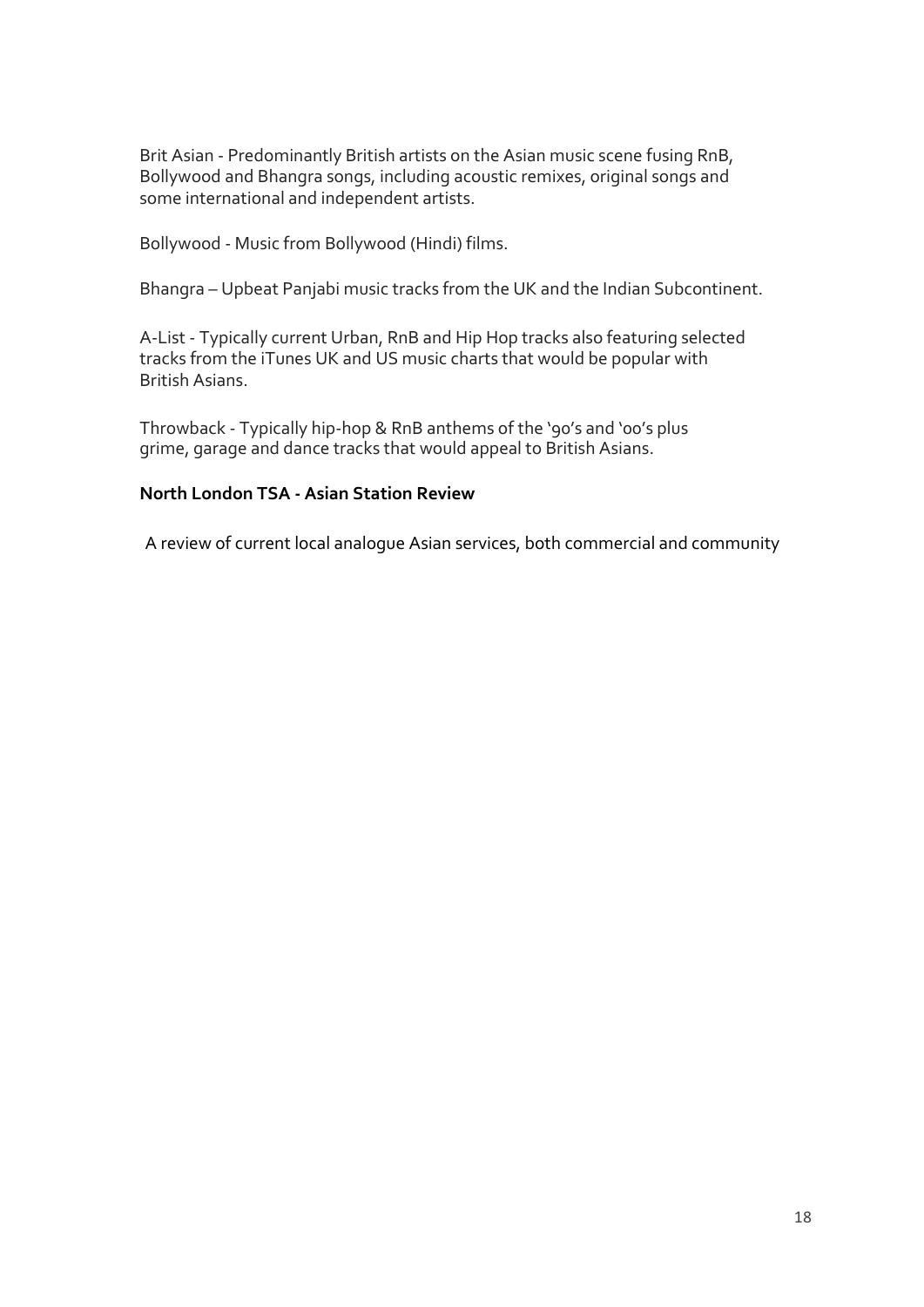in the North London TSA shows AsianFX's core difference is that its output concentrates on music that young Asians appreciate and wish to listen to.

#### **Commercial Analogue Radio**

The focus of Lyca Radio 1458, Lyca Dil Se 1035 and Sunrise Radio is providing services for large geographical areas and catering for the wider South Asian market and do not have any programmes specifically for young Asians in London. Panjab Radio is a service primarily targeting the Panjabi community.

Characters of Service for the four stations are:

**Lyca Media II Limited**

Lyca Radio 1458

A FULL SERVICE MUSIC AND INFORMATION MIX FOR ASIANS IN LONDON, FEATURING AN APPROPRIATE VARIETY OF CULTURES AND STYLES, WITH NEWS BULLETINS IN ENGLISH AND/OR HINDUSTANI.

#### **Lyca Media II Limited**

#### Lyca Dil Se 1035

AN INTERACTIVE SPEECH-BASED STATION TARGETED AT OVER-35s IN THE VARIOUS ASIAN COMMUNITIES AROUND LONDON, ACCOMPANIED BY A MIX OF POPULAR FORMS OF MUSIC APPEALING TO THE TARGET AUDIENCE. SPEECH (EXPECTED TO COMPRISE AT LEAST HALF OF DAYTIME, AND MAYBE LESS OUT OF DAYTIME) MAY BE IN ENGLISH BUT SHOULD ENCOURAGE A MULTI-LINGUAL ENVIRONMENT.

#### **Sunrise Radio (London) Ltd**

#### Sunrise Radio

A MUSIC-LED SERVICE FOR LONDON ASIANS PRIMARILY TARGETING THOSE AGED 15 TO 34 WITH A MIX OF ASIAN MUSIC AND OTHER MORE MAINSTREAM MUSIC WHERE APPROPRIATE.

#### **Panjab Radio London Ltd**

#### Panjab Radio

THE SERVICE WILL BE KNOWN AS PANJAB RADIO AND WILL PROVIDE A SERVICE AIMED AT THE PANJABI COMMUNITY. THE SERVICE WILL BE BROADCAST IN PANJABI AND ENGLISH LANGUAGES.

Three out of the four stations broadcast Bollywood music but without any Urban, Hip-Hop and RnB tracks being played.

Sunrise Radio's format description is one that targets young Asians – 15 to 34 – however its output is very different to that of AsianFX. Monitoring of the service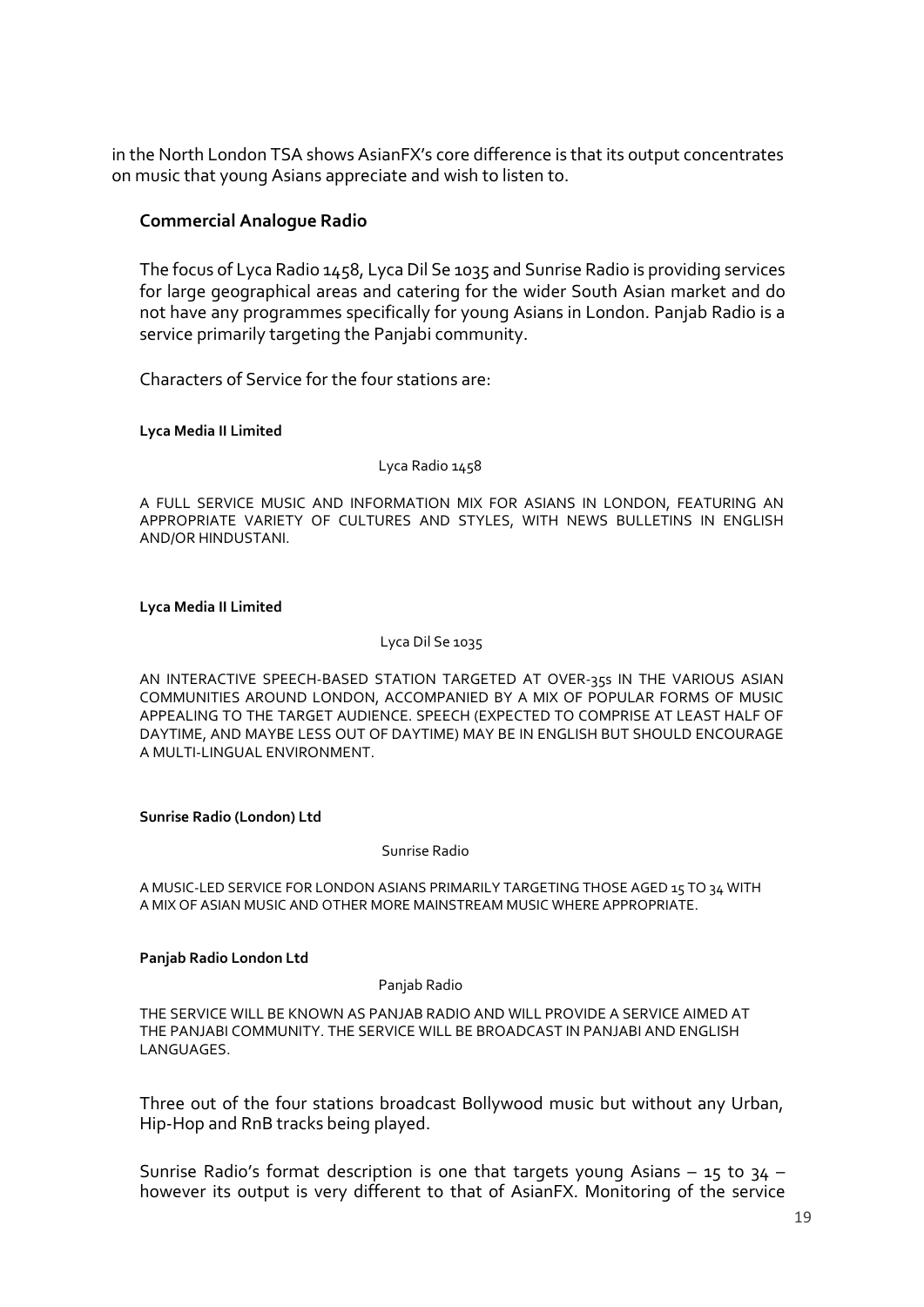playlist over two days - 9am to 8pm on the 29<sup>th</sup> April and 6am to 9am on 30<sup>th</sup> April 2020 - recorded that of the total of 160 songs played, 153 were Bollywood film tracks and 7 were Panjabi tracks. No other genre of music was played. (See Appendix 2).

### **Community Analogue Stations**

There is also a community radio station within part of the North London TSA - NuSound Radio with the following Character of Service:

#### **NuSound Radio Limited**

NuSound Radio

NUSOUND RADIO IS FOR THE RESIDENTS OF FOREST GATE AND THE SURROUNDING AREAS OF NEWHAM. THE SERVICE IS INCLUSIVE IN NATURE AND PROVIDES LISTENERS FROM ALL BACKGROUNDS WITH SOCIAL GAIN THROUGH THE PROMOTION OF HEALTHY LIVING AND PROVIDING TRAINING OPPORTUNITIES.

A comparison of these Characters of Service and output with that of AsianFX demonstrates that criteria (BA 1990 (as amended) section 106(1A)(b) is fulfilled - the departure would not narrow the range of programmes available by way of relevant independent radio services to persons living the area or locality for which the service is licensed to be provided

**Please provide any additional information and/or evidence in support of the proposed change(s) below. In particular, the applicant may wish to outline how they see that the proposed change fits within Ofcom's published Format change request policy (**[http://stakeholders.ofcom.org.uk/broadcasting/radio/formats](http://stakeholders.ofcom.org.uk/broadcasting/radio/formats-content/changes/)[content/changes/](http://stakeholders.ofcom.org.uk/broadcasting/radio/formats-content/changes/) **) and also Ofcom's Localness guidance, which includes our colocation and programme sharing policy (**<http://stakeholders.ofcom.org.uk/broadcasting/radio/localness/> **).**

Ofcom's Policy Criteria:

the extent of the impact of the change on the Character of Service – it is acknowledged that the Format Change Request will substantially alter the character of service and a public consultation on the format change may be required.

the time elapsed since the licence was awarded - The original licence was awarded to Turkish Radio with the service launching some 30 years ago when the market environment and level of competition was very different to that it is today.

• considerations taken into account in making the original award - Ofcom has recognised that the Licensee should have flexibility to respond to changes in the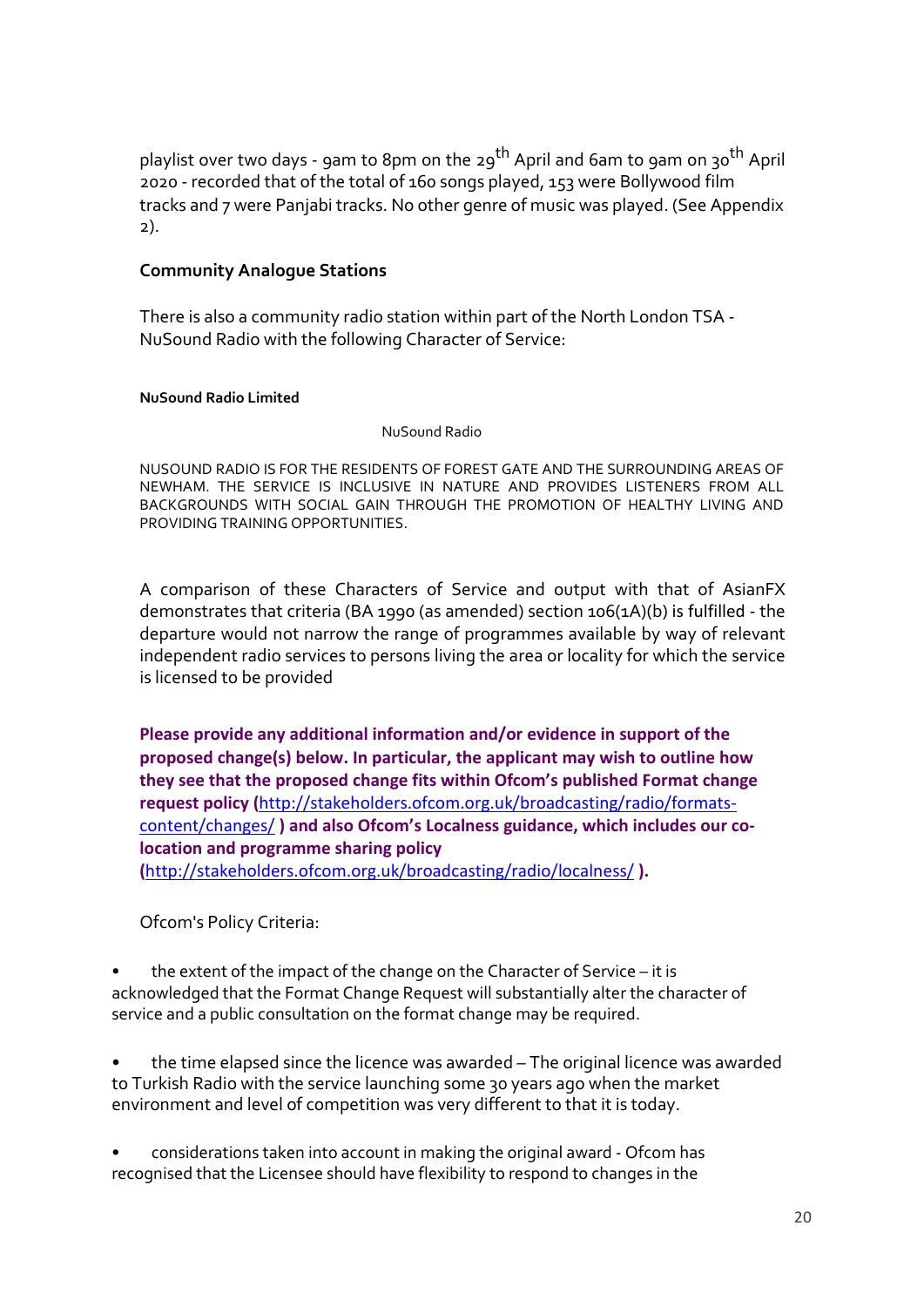market and that the considerations taken into account in making that original award should not be a factor in future decisions.

• the views of listeners and stakeholders – Letters have been received from politicians, businesses, advertising agencies, professionals and individuals welcoming the proposed format change (see Appendix 3).

There are no radio services on analogue in North London (or Greater London) that caters for the needs of the young Asian community. AsianFX is in constant touch with the young Asian communities across the North London TSA through its DAB digital service and a Young Asian service on AM would be welcomed as not all listeners have access to a DAB radio.

• the avoidance of 'format creep' – the previous change of format request submitted by Panjab Radio London Ltd was agreed by Ofcom after public consultation.

whether the station broadcasts on AM or FM - Love Sport currently broadcasts on 1584kHz. Ofcom has previously stated that changes, including substantial changes, to AM station formats will be more willingly agreed than would be the case for FM stations.

#### *Notes*

# Ofcom may approve a change under any of criteria (b) to (d) without consultation, or after a consultation of less than 28 days, if Ofcom considers that to hold a consultation at all, or for 28 days or more, would result in a delay that would be likely to prejudice the interests of the licensee. Ofcom may also remove for the purposes of consultation any confidential information submitted by the licensee.